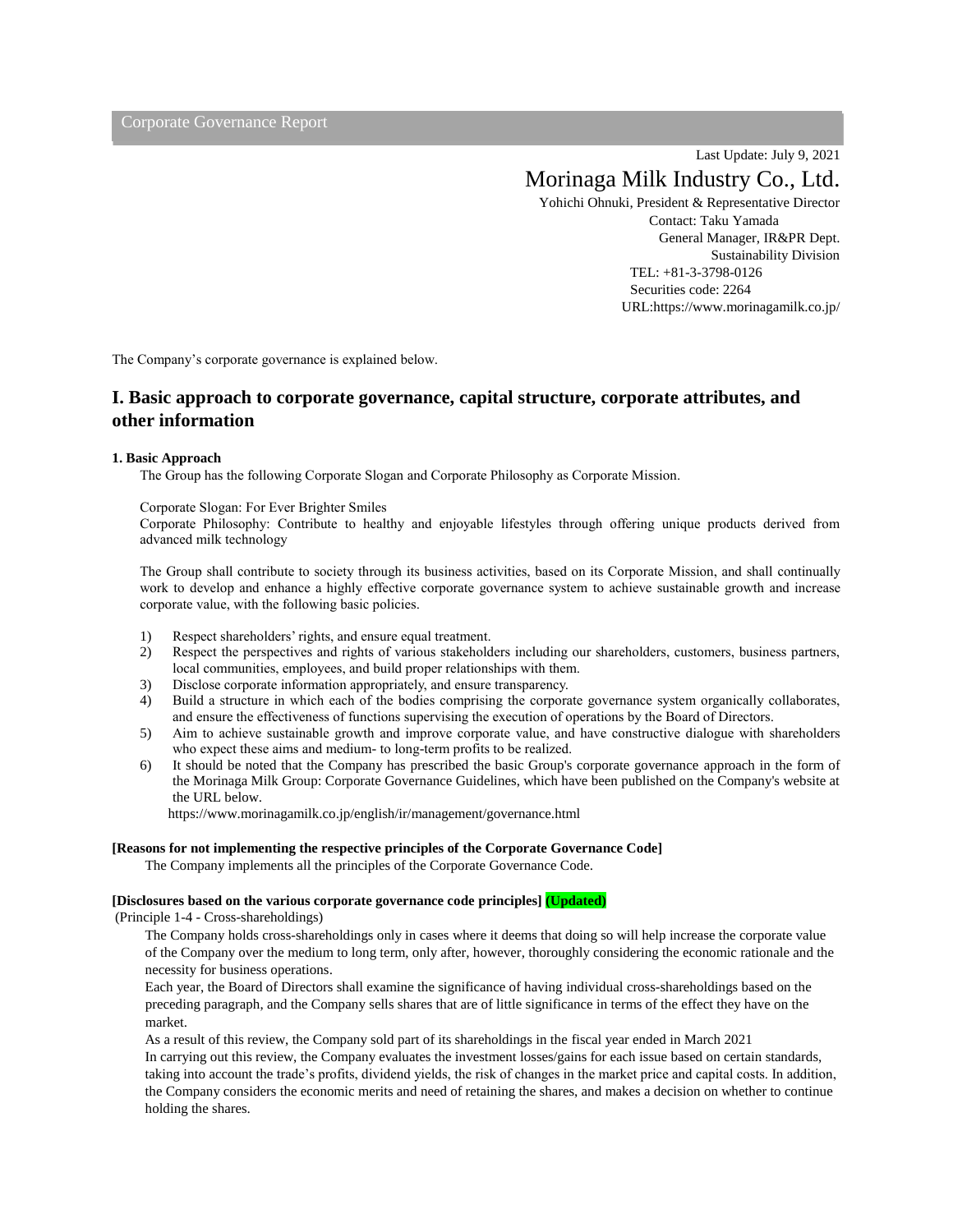The Company appropriately exercises its voting rights for cross-shareholdings after carefully examining whether the content of each proposal is likely to damage the Company's corporate value and whether it can be expected to prove useful for the sound management of the issuing company and increase its corporate value.

(Principle 1-7 – Related party transactions)

All significant or irregular transactions with officers or major shareholders must be approved by the Board of Directors to ensure the common interests of the Company and shareholders are not harmed.

#### (Principle 2-6 - Function as a Corporate Pension Asset Owner)

The Company has established an Asset Management Committee comprising directors responsible for financial matters and directors responsible for human resources, etc. and shall work to conduct periodic monitoring of asset management in order to invest appropriately in Defined Benefit Corporate Pension Plans. The Company shall allocate personnel with the necessary experience and temperament to responsible departments and strive to develop such personnel.

#### (Principle 3-1 – Enhancement of information disclosure)

1) Corporate Mission and management plan

The Group's Corporate Mission is as stated in 1. Basic Approach of this Report. Further information on the management plan is provided on the Company's website at the URL below. https//www.morinagamilk.co.jp/english/ir/management/plan/

2) Basic approaches and policies in relation to corporate governance The Group's basic concepts and policies on corporate governance are as stated in 1. Basic Concepts of this Report.

3) Policies and procedures for the determination of management executives and director remuneration by the Board of **Directors** 

Remuneration for executive directors is linked to management performance, such as the realization of medium to long term profit. In the future, the policy will be made into one which can provide the executive directors with further motivation for maximizing the corporate value of the Company. In addition, the remuneration of independent outside directors shall not include stock related remuneration or other business performance linked elements.

In regard to the procedures for determining director remuneration, the Personnel Remuneration Committee conducts a review and provides its opinions, following which the Representative Director determines the amount of monetary remuneration for each director, and the Board of Directors determines the amount of stock remuneration for each director.

The amount of monetary remuneration for each director is determined by the Personnel Remuneration Committee, and the amount of stock remuneration for each director is determined by the Board of Directors following a fair review by and opinions from the Personnel Remuneration Committee.

4) Policies and procedures for when the Board of Directors appoints and dismiss management executives and nominates candidate directors, as well as Audit & Supervisory Board members

The Company selects persons of excellent character and insight who have the professional expertise, extensive business and management experience necessary to maintain the Company's sustainable growth, without regard to gender or nationality, as officer candidates.

Candidates for Director positions are determined by the Board of Directors after an examination and report by the Personnel Remuneration Committee.

Candidates to become Audit & Supervisory Board members (including deputy Audit & Supervisory Board members) are determined by the Board of Directors after an examination and report by the Personnel Remuneration Committee and the approval of the Audit & Supervisory Board.

If there is suspicion of negligence, improper conduct, or serious breach of the law or the Articles of Incorporation in relation to the fulfillment of the duties of officers, or if it becomes difficult for an officer to continue to fulfil duties for health reasons, the content of proposals concerning dismissal of the relevant officer for submission to the General Meeting of Shareholders and whether or not to dismiss the relevant officer from their position as a Representative Director or Executive Director shall be determined by the Board of Directors, following a review by and report from the Personnel Remuneration Committee.

5) Description of each appointed or nominated director and corporate auditor

1. Michio Miyahara (Chairman and Representative Director)

Aside from holding posts in the manufacturing and sales divisions of the Company, Mr. Michio Miyahara has served as an executive in related organizations, and possesses specialized knowledge regarding the dairy industry. Additionally, from 2007 onward, he has undertaken important duties as Senior Managing Director and Director, Executive Vice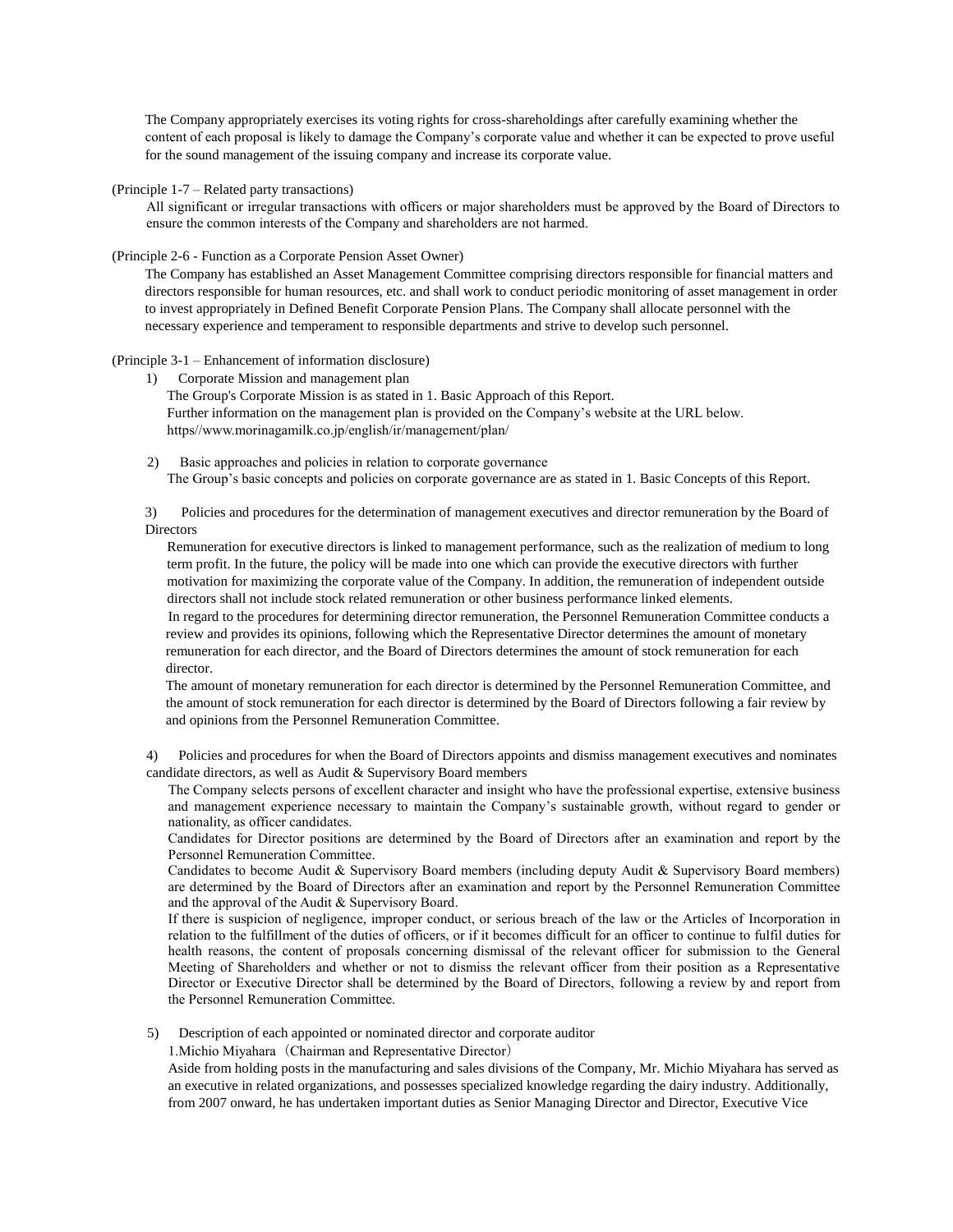President, Vice President and Representative Director, and since 2012, he has managed the Group as Representative Director and President. By utilizing this knowledge and experience, the Company expects that he can contribute to further growth and improvement in Group corporate value, and so he was reappointed as Director at the 98th annual general meeting of shareholders held in 2021. Further, as Chairman and Representative Director, he will continuously be involved in Group management.

#### 2. Yohichi Ohnuki (President and Representative Director)

Mr. Yohichi Ohnuki has held posts in the sales and administration division of the Company and possesses specialized knowledge regarding the dairy industry. Additionally, from 2011 onward, he has undertaken important duties as Managing Officer, and from 2015, he has been involved in management as Director, Managing Director and Senior Managing Director. By utilizing this knowledge and experience, the Company expects that he can contribute to further growth and improvement in Group corporate value, and so he was reappointed as Director at the 98th annual general meeting of shareholders held in 2021.Further, as President and Representative Director, he will be involved in Group management.

3.Teiichiro Okawa(Executive Vice President and Representative Director)

Aside from holding posts in the R&D division of the Company and involving in overseas business over many years, Mr. Teiichiro Okawa has served as an executive in related organizations in Japan and overseas and possesses specialized knowledge regarding the dairy industry and a wealth of experience both in Japan and overseas.

Additionally, from 2015 onward, he has experienced important duties as Managing Director and Senior Managing Director, and from 2020, he has managed the Group as Representative Director and Executive Vice President. By utilizing this knowledge and experience, the Company expects that he can contribute to further growth and improvement in Group corporate value, and so he was reappointed as Director at the 98th annual general meeting of shareholders held in 2021.

4.Tsuyoshi Minato (Managing Director and Executive Managing Officer, General Manager of Special Affairs Division) Aside from holding posts in the administration division of the Company, Mr. Tsuyoshi Minato has served as an executive in related organizations, and possesses specialized knowledge regarding the dairy industry. Additionally, from 2010 onward, he has undertaken important duties as Managing Officer, and from 2015, he has been involved in management as Director and Managing Director. By utilizing this knowledge and experience, the Company expects that he can contribute to further growth and improvement in Group corporate value, and so he was reappointed as Director at the 98th annual general meeting of shareholders held in 2021.

5.Yasuhiko Yanagida(Managing Director and Executive Managing Officer General Manager of Manufacturing Division)

Mr. Yasuhiko Yanagida has held posts in the manufacturing division of the Company and possesses specialized knowledge regarding the dairy industry. He has played an important role as Managing Officer since 2015. By utilizing this knowledge and experience, the Company expects that he can contribute to further growth and improvement in Group corporate value, and so he was appointed as Director at the 98th annual general meeting of shareholders held in 2021.

6. Hitoshi Hyodo (Managing Director and Executive Managing Officer General Manager of Sales and Marketing Division)

Mr. Hitoshi Hyodo has held posts in the sales division of the Company and possesses specialized knowledge regarding the dairy industry. He has played an important role as Managing Officer since 2018. By utilizing this knowledge and experience, the Company expects that he can contribute to further growth and improvement in Group corporate value, and so he was appointed as Director at the 98th annual general meeting of shareholders held in 2021.

#### 7.Shoji Kawakami(Independent External Director)

Mr. Shoji Kawakami possesses a wealth of experience, having served as General Manager of an Affiliated Business Department, in the Accounting Division of Toyota Motor Corporation. He has had a managerial role at AISAN INDUSTRY CO., LTD. He was also involved in an overseas business at Kuozui Motors, Ltd., and contributed to the management of the Group as an External Director from 2015.The Company expects that management will continue to receive advice and recommendations from his wide insights as well as effective supervision from an objective position that is independent from business execution, and so he was reappointed as Director at the 98th annual general meeting of shareholders held in 2021. The Company registered him with the Tokyo Stock Exchange as an independent director.

#### 8.Takatomo Yoneda (Independent External Director)

Mr. Takatomo Yoneda was engaged in international operations for many years at the Industrial Bank of Japan, Limited, and also served at Nidec Group where he held such positions as the chief executive of Nidec Copal Corporation, and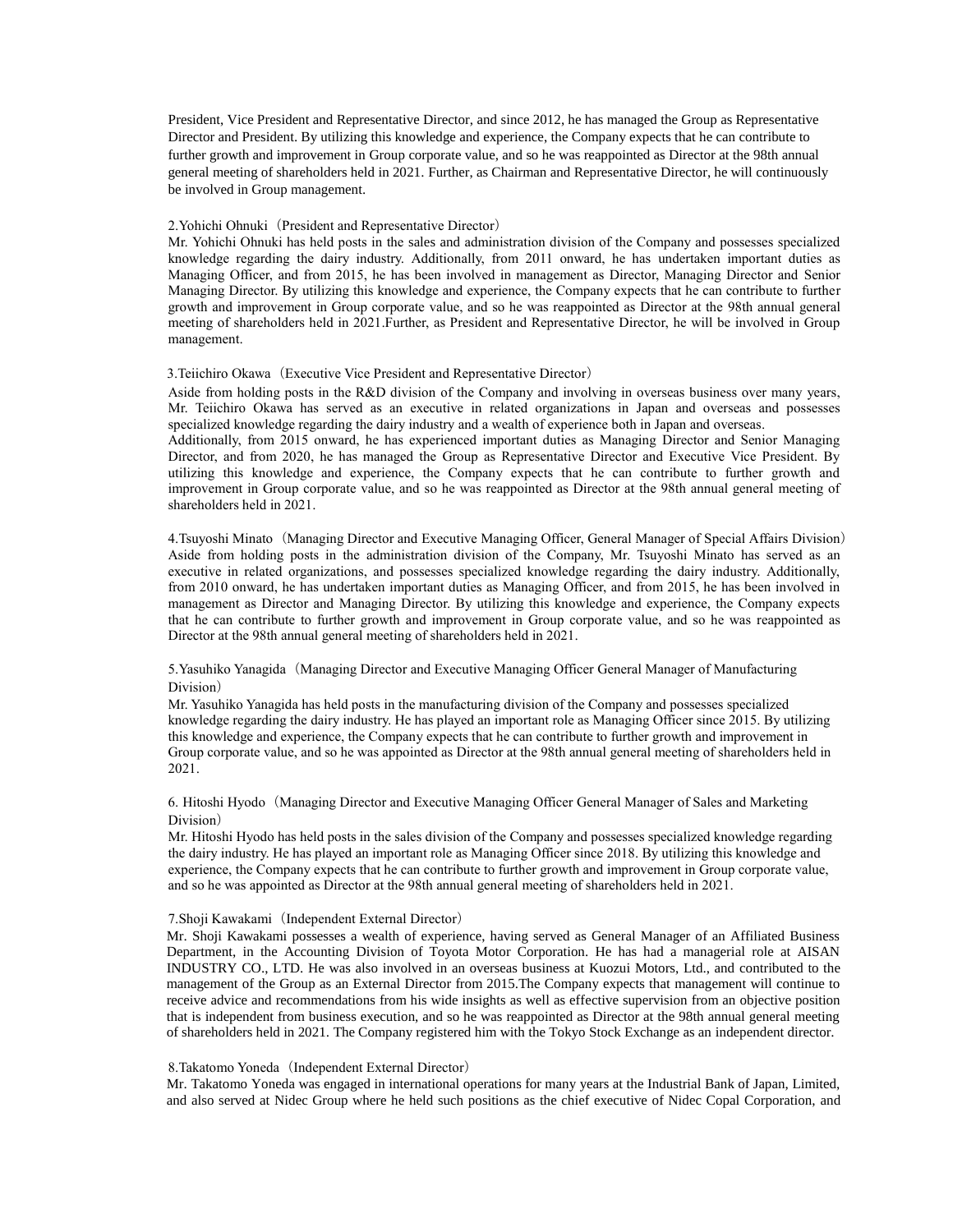through which he has acquired high-level insight into corporate management and broad experience both in Japan and overseas. From 2015, Mr. Yoneda served as an External Audit & Supervisory Board Member」and contributed to the management of the Group as an External Director from 2019. The Company expects that management will continue to receive advice and recommendations from his wide insights as well as effective supervision from an objective position that is independent from business execution, and so he was reappointed as Director at the 98th annual general meeting of shareholders held in 2021.The Company registered him with the Tokyo Stock Exchange as an independent director.

#### 9. Yukari Tominaga (Independent External Director)

Ms.Yukari Tominaga possesses extensive insight into corporate management and a wealth of experience, having served in key positions in various business fields at Hitachi Solutions, Ltd., where she served as Chief Diversity Officer, and she has contributed to the management of the Group as an External Director from 2020. The Company expects that management will continue to receive advice and recommendations from her wide insights as well as effective supervision from an objective position that is independent from business execution, and so she was reappointed as Director at the 98th annual general meeting of shareholders held in 2021. The Company registered her with the Tokyo Stock Exchange as an independent director.

#### 10. Keiki Hirota (Full-time Audit & Supervisory Board Member)

Mr. Keiki Hirota has held posts in the sales division of the Company and possesses specialized knowledge regarding the dairy industry. Additionally, from 2005 onward, he has undertaken important duties as Managing Officer and has been involved in the management of affiliated companies as representative. The Company expects that he will perform effective audits by utilizing high level of information gathering skills thanks to his knowledge and his personal connections and so appointed him as corporate auditor at the 95th annual general meeting of shareholders held in 2018.

#### 11. Mitsumasa Saito (Full-time Audit & Supervisory Board Member)

Mr. Mitsumasa Saito possesses specialized knowledge regarding the dairy industry and, since 2016, has been involved in management of the Company as Director. He possesses capabilities, knowledge, experience and personal connections that will enable him to perform accurate and fair audits of execution of duties. The Company therefore judged that he is suitable as a member of the Audit & Supervisory Board and appointed him to the position at the 97th annual general meeting of shareholders held in 2020.

#### 12. Masahiko Ikaga (Independent External Audit & Supervisory Board Member)

Mr. Masahiko Ikaga has financial and accounting knowledge as a certified public accountant, and a wealth of experience and extensive insight as a corporate manager. He has been providing effective advice concerning management of the Company as an External Audit & Supervisory Board Member of the Company since 2016. In order for the Company to continue to benefit from his auditing of the Company from an objective and expert viewpoint, he was reappointed as Audit & Supervisory Board Member at the 97th annual general meeting of shareholders held in 2020. The Company registered him with the Tokyo Stock Exchange as an independent director.

#### 13. Mayumi Yamamoto (Independent External Audit & Supervisory Board Member)

Although Ms. Mayumi Yamamoto has no experience of direct involvement in corporate management, she possesses a high level of expertise as an attorney at law and has extensive experience in commercial matters. The Company expects that she will perform audits of the Company's management from an objective and expert viewpoint, and so appointed her as an external Audit & Supervisory Board member at the 96th annual general meeting of shareholders held in 2019. The Company registered her with the Tokyo Stock Exchange as an independent director.

#### (Supplementary Principle 4-1-1 – Scope of delegation to management level)

The Company clearly defines the scope of delegation so that the matters to be determined by the Board of Directors, as prescribed in Article 362 of the Companies Act, can be effectively done in accordance with the Authority Standards, which are internal regulations of the Company.

#### (Principle 4-9 – Judgment standards for independence)

The Company has prescribed judgment standards for the independence of outside officers as per the annex.

#### (Supplementary Principle 4-11-1 – Concepts on the composition creating the Board of Directors)

In accordance with the Articles of Incorporation, the Board of Directors comprises a maximum of 12 Directors and four Audit & Supervisory Board members. The Company selects persons of excellent character and insight who have the professional expertise, extensive business and management experience necessary to maintain the Company's sustainable growth, without regard to gender or nationality, as officer candidates. In addition, in regard to independent outside directors and independent outside corporate auditors, the Company invites the number necessary for the sustainable growth of the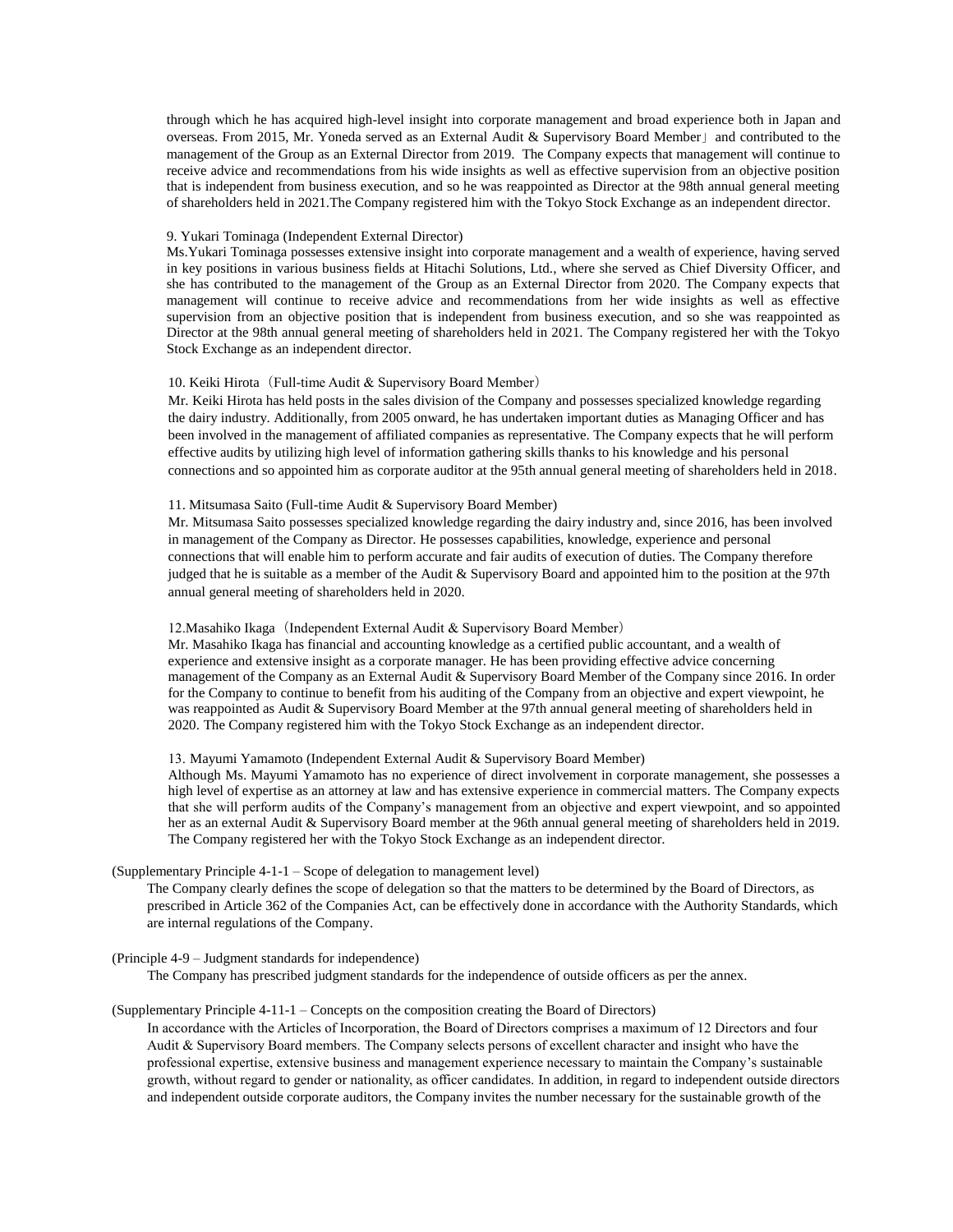Company, with a minimum of two independent outside directors and a number of independent outside corporate auditors that is greater than or equal to half of the total number of corporate auditors. Furthermore, all outside officers shall meet the judgement standards for independence.

In addition, The Company determines the impartiality of persons in important and newly appointed positions, and personnel who execute business operations and those who do not in consideration of business continuity and development, and the fostering of successors.

(Supplementary Principle 4-11-2 – Concurrent Serving of Independent Outside Officers)

Independent external officers must not hold concurrent positions as officers at other companies if those positions reduce their ability to carry out the roles expected of them at the Company. It should be noted that major concurrent positions of directors and corporate auditors are stated in the convocation notice for annual general meetings of shareholders, and all independent outside officers perform their roles appropriately during their tenure, including participating at all major meetings, such as of the Board of Directors and Audit & Supervisory Board. Notices of the annual general meetings of shareholders are published on the Company's website at the URL shown below. https://www.morinagamilk.co.jp/english/ir/stock/info.html

#### (Supplementary Principle 4-11-3 – Effectiveness Evaluation of the Board of Directors)

The Company conducts effectiveness analyses and evaluations of the Board of Directors in order to improve the function of the Board of Directors.

Specifically, using a survey filled out by the directors and Audit & Supervisory Board Members, in regard to general matters relating to the Board of Directors, such as its composition and operating method, deliberations, and collaborations with external officers, an evaluation is conducted by the Board of Directors on the results of this analysis. It should be noted that, in order to obtain unbiased opinions from those taking the survey, the survey is performed through the use of an anonymous questionnaire, and the collection, summary, and analysis of the survey results is contracted out to an external body.

From the results of the evaluation for this year, it was judged that the effectiveness of the Board of Directors generally showed improvement from last year and remained largely in place.

With respect to the issue identified in last year's evaluation relating to "deepening of discussions at the Board of Directors meetings based on reports by the Personnel Remuneration Committee," significant improvement was made with increased frequency of reports from the Personnel Remuneration Committee to the Board of Directors and increased engagement in discussions.

Issues for the future include further enhancement of deliberation by the Board of Directors on Group-wide management strategy from a medium- to long-term perspective. This is an ongoing issue from last year and while improvements are being made, the Company will continue its efforts to further enhance Board deliberation.

The Company will continue its efforts to address the issues identified in the evaluation in order to enhance corporate governance and further promote management that seeks to raise corporate value on a sustainable basis.

(Supplementary Principle 4-14-2 – Director and Corporate Auditor Training Policy)

The necessary training will be implemented based on prior knowledge and experience, such as legal training on company management by attorneys, and briefings on the Company's management strategy, financial situation, and other important matters, etc., so that officers can appropriately perform their roles and responsibilities. It should be noted that, To foster officers' successors, the Company conducts education and training for acquiring necessary management knowledge depending on the relevant employee's position.

#### (Principle 5-1 – Policy on Constructive Dialogue with Shareholders)

The Company makes the building of trustworthy relationships with shareholders through constructive dialogue a priority for management. The Company actively strives to understand shareholding structures and works to promote dialogue with shareholders through the Annual General Meeting of Shareholders, financial results briefings, individual visits and meetings, and other such occasions.

Matters in relation to constructive dialogue with shareholders are supervised by the Director in charge of general affairs and the Director in charge of public relations. The contact points for shareholders are the General Affairs Department and the IR & PR Department, and the Company is aiming to improve communication with shareholders through maintaining contact by sharing information, etc., as needed. In addition, in regard to dialogue such as interviews, this is supported by an appropriate framework that considers the purpose, importance of content, and the nature of the interviewee, etc., with the opinions, etc., which are ascertained through dialogue and are reported, shared with the management level and the Board of Directors in accordance with importance and content.

It should be noted that the Company, when engaging in dialogue with shareholders, thoroughly controls insider information in order to ensure fairness, such as by setting a silence period for settlement information.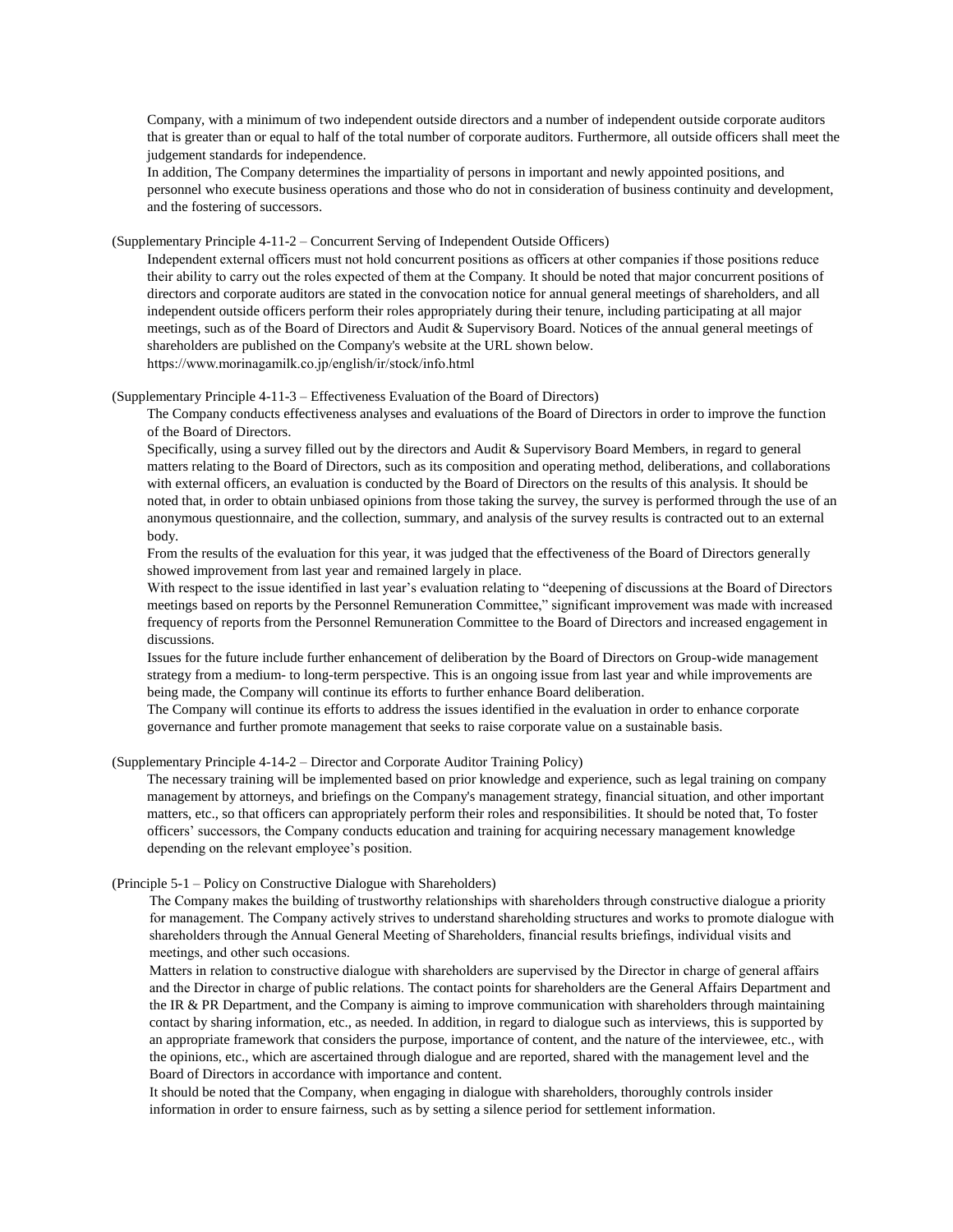#### **2. Capital Structure**

Non-Japanese shareholding ratio 20% or more, but less than 30%

# **[Major Shareholder Situation] (Updated)**

| Name or Title                                             | Number of Shares Held (Shares) | Ratio $(\%)$ |
|-----------------------------------------------------------|--------------------------------|--------------|
| Morinaga & Co., Ltd.                                      | 5,249,777                      | 10.61        |
|                                                           |                                |              |
| The Master Trust Bank of Japan, Ltd. (Trust Acct).        | 4,925,200                      | 9.95         |
| Custody Bank of Japan, Ltd. (Trust Acct)                  | 3,815,000                      | 7.71         |
| MUFG Bank, Ltd.                                           | 1,388,587                      | 2.81         |
| SMBC Trust Bank Ltd. (Sumitomo Mitsui Banking Corporation | 1,328,800                      | 2.68         |
| Retirement Benefit Trust Account)                         |                                |              |
| Mizuho Bank, Ltd.                                         | 1,222,654                      | 2.47         |
| Morinaga Milk Employees' Shareholding Association         | 967,841                        | 1.96         |
| Mitsubishi UFJ Trust and Banking Corporation              | 923,400                        | 1.87         |
| The Norinchukin Bank                                      | 767,418                        | 1.55         |
| Government of Norway                                      | 661,485                        | 1.34         |

 $\triangleright$  Presence or absence of controlling shareholder (excluding parent company)

Presence or absence of parent company None

Supplementary Explanations

Ratios (%) are calculated on the basis of the total number of outstanding shares excluding treasury shares.

#### **3. Company Attributes**

| ➤ | Listed exchange and market segment                                                              | <b>Tokyo First Section</b>                  |
|---|-------------------------------------------------------------------------------------------------|---------------------------------------------|
|   |                                                                                                 |                                             |
| ➤ | Settlement Date                                                                                 | March                                       |
|   | Type                                                                                            | Food products                               |
| ➤ | Number of employees as of the end of the immediately<br>preceding fiscal year (consolidated)    | $1,000$ or more                             |
| ➤ | Sales in the immediately preceding fiscal year (consolidated)<br>trillion                       | JPY 100 billion or more but less than JPY 1 |
| ➤ | Number of subsidiaries as of the end of the immediately<br>preceding fiscal year (consolidated) | 10 or more but less than 50                 |

## **4. Guidelines on measures for the protection of minority shareholders when transactions, etc., are performed with a controlling shareholder**

#### **5. Other special circumstances that may have a major effect on corporate governance**

None in particular

-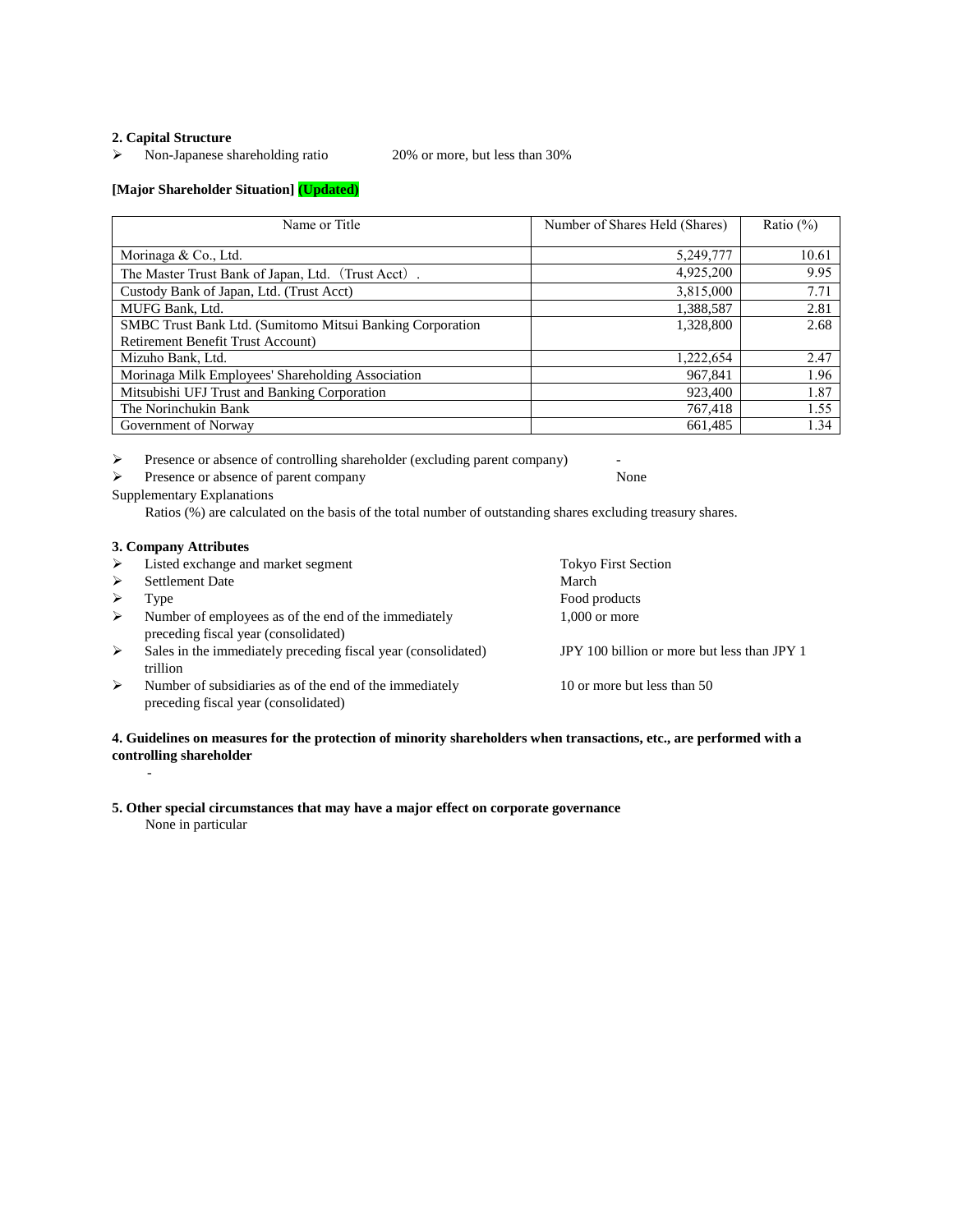# **II. Management decision-making, management organizations for execution and supervision, and other elements of the corporate governance system**

#### **1. Organization matters relating to structure, management, etc.**

Organization Form Company with a board of corporate auditors

#### **[Information on Directors]**

- Number of directors under the Articles of Incorporation 12
- ▶ Tenure of directors under the Articles of Incorporation 1 year Chair of the Board of Directors The Company President  $\triangleright$  Number of Directors 9 ▶ Outside director appointment status Appointed Appointed Appointed Appointed Appointed Appointed Appointed Appointed Appointed Appointed Appointed Appointed Appointed Appointed Appointed Appointed Appointed Appointed App Number of Outside Directors 3 Number of outside directors that have been designated as independent officers  $\frac{3}{2}$

#### Relationships with the Company (1)

| Name            | Affiliation                |  | Relationship with the Company $(*)$ |  |  |  |  |  |  |  |  |  |
|-----------------|----------------------------|--|-------------------------------------|--|--|--|--|--|--|--|--|--|
|                 |                            |  |                                     |  |  |  |  |  |  |  |  |  |
| Shoji Kawakami  | Alumnus of another company |  |                                     |  |  |  |  |  |  |  |  |  |
| Takatomo Yoneda | Alumnus of another company |  |                                     |  |  |  |  |  |  |  |  |  |
| Yukari Tominaga | Alumnus of another company |  |                                     |  |  |  |  |  |  |  |  |  |

\* Relationship options with the company

\* In the event of the person being applicable to an item presently or recently, this is marked with an unshaded circle; if the person has been applicable in the past, this is marked with an unshaded triangle.

\* In the event of a relative being applicable to an item presently or recently, this is marked with a shaded circle; if such a relative has been applicable in the past, this is marked with a shaded triangle.

a. An executor of business for a listed company or a subsidiary thereof

b. An executor of business, or a non-executive director, of the parent company of a listed company

c. An executor of business of a fellow subsidiary of a listed company

d. A person that has made a listed company a major trading partner, or who is an executor of business for such a party

e. A major trading partner of a listed company, or who is an executor of business for such a party

f. A consultant, accounting expert, or legal expert that has obtained a large amount of money or other assets from a listed company outside of officer remuneration

g. A major shareholder of a listed company (in the event of said major shareholder being a corporate entity, the executor of business of said corporate entity)

h. An executor of business (the individual only) of a trading partner of a listed company (that which does not fall applicable under d, e, or f)

i. An executor of business (the individual only) at an entity that mutually inaugurates outside officers

j. An executor of business (the individual only) at an entity which receives donations from a listed company

k. Other

#### Relationships with the Company (2) **(Updated)**

|                | relationships with the company $(z)$ (equation) |                                                  |                                                                                                                                                                                                                                                                                                                                                                                                                                                                                                              |
|----------------|-------------------------------------------------|--------------------------------------------------|--------------------------------------------------------------------------------------------------------------------------------------------------------------------------------------------------------------------------------------------------------------------------------------------------------------------------------------------------------------------------------------------------------------------------------------------------------------------------------------------------------------|
| Name           | Independent Officer                             | Supplementary Information<br>on Compliance Items | Reasons for Appointment                                                                                                                                                                                                                                                                                                                                                                                                                                                                                      |
| Shoji Kawamami |                                                 |                                                  | Mr. Shoji Kawakami possesses a wealth of<br>experience, having served as General<br>Manager of an Affiliated Business<br>Department, in the Accounting Division of<br>Toyota Motor Corporation. He has had a<br>managerial role at AISAN INDUSTRY CO.,<br>LTD. He was also involved in an overseas<br>business at Kuozui Motors, Ltd., and<br>contributed to the management of the Group<br>as an External Director from 2015. The<br>Company expects that management will<br>continue to receive advice and |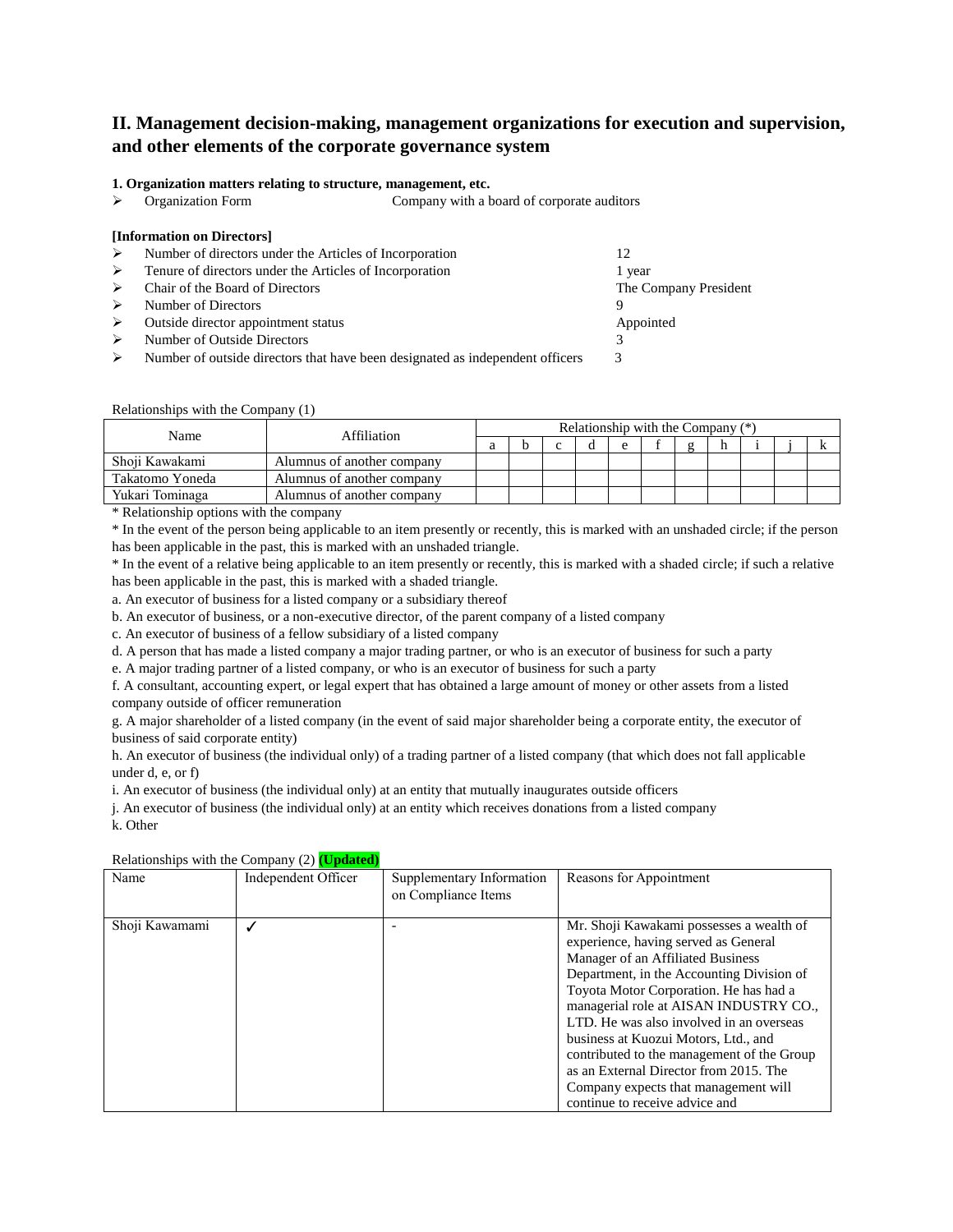|                 |   |                | recommendations from his wide insights as<br>well as effective supervision from an<br>objective position that is independent from<br>business execution, and so he was<br>reappointed as External Director.<br>In addition, this individual does not fall<br>under any of the a-k relationships with the<br>company, and has absolutely no interests that<br>may conflict with those of the general<br>shareholders. Therefore, this individual has<br>been designated as an independent officer.                                                                                                                                                                                                                                                                                                                                                                                                                                                                                                                                                                                                                                                     |
|-----------------|---|----------------|-------------------------------------------------------------------------------------------------------------------------------------------------------------------------------------------------------------------------------------------------------------------------------------------------------------------------------------------------------------------------------------------------------------------------------------------------------------------------------------------------------------------------------------------------------------------------------------------------------------------------------------------------------------------------------------------------------------------------------------------------------------------------------------------------------------------------------------------------------------------------------------------------------------------------------------------------------------------------------------------------------------------------------------------------------------------------------------------------------------------------------------------------------|
| Takatomo Yoneda | ✓ | $\overline{a}$ | Mr. Takatomo Yoneda was engaged in<br>international operations for many years at the<br>Industrial Bank of Japan, Limited, and also<br>served at Nidec Group where he held such<br>positions as the chief executive of Nidec<br>Copal Corporation, through which he has<br>acquired high-level insight into corporate<br>management and broad experience both in<br>Japan and overseas.<br>From 2015, Mr. Yoneda served as an<br>External Audit & Supervisory Board<br>Member and contributed to the management<br>of the Group as an External Director from<br>2019. The Company expects that<br>management will continue to receive advice<br>and recommendations from his wide insights<br>as well as effective supervision from an<br>objective position that is independent from<br>business execution, and so he was<br>reappointed as External Director.<br>In addition, this individual does not fall<br>under any of the a-k relationships with the<br>company, and has absolutely no interests that<br>may conflict with those of the general<br>shareholders. Therefore, this individual has<br>been designated as an independent officer. |
| Yukari Tominaga | ✓ |                | Ms. Yukari Tominaga possesses extensive<br>insight into corporate management and a<br>wealth of experience, having served in key<br>positions in various business fields at Hitachi<br>Solutions, Ltd., where she served as Chief<br>Diversity Officer, and she has contributed to<br>the management of the Group as an External<br>Director from 2020. The Company expects<br>that management will continue to receive<br>advice and recommendations from her wide<br>insights as well as effective supervision from<br>an objective position that is independent<br>from business execution, and so she was<br>reappointed as External Director.<br>In addition, this individual does not fall<br>under any of the a-k relationships with the<br>company, and has absolutely no interests that<br>may conflict with those of the general<br>shareholders. Therefore, this individual has<br>been designated as an independent officer.                                                                                                                                                                                                              |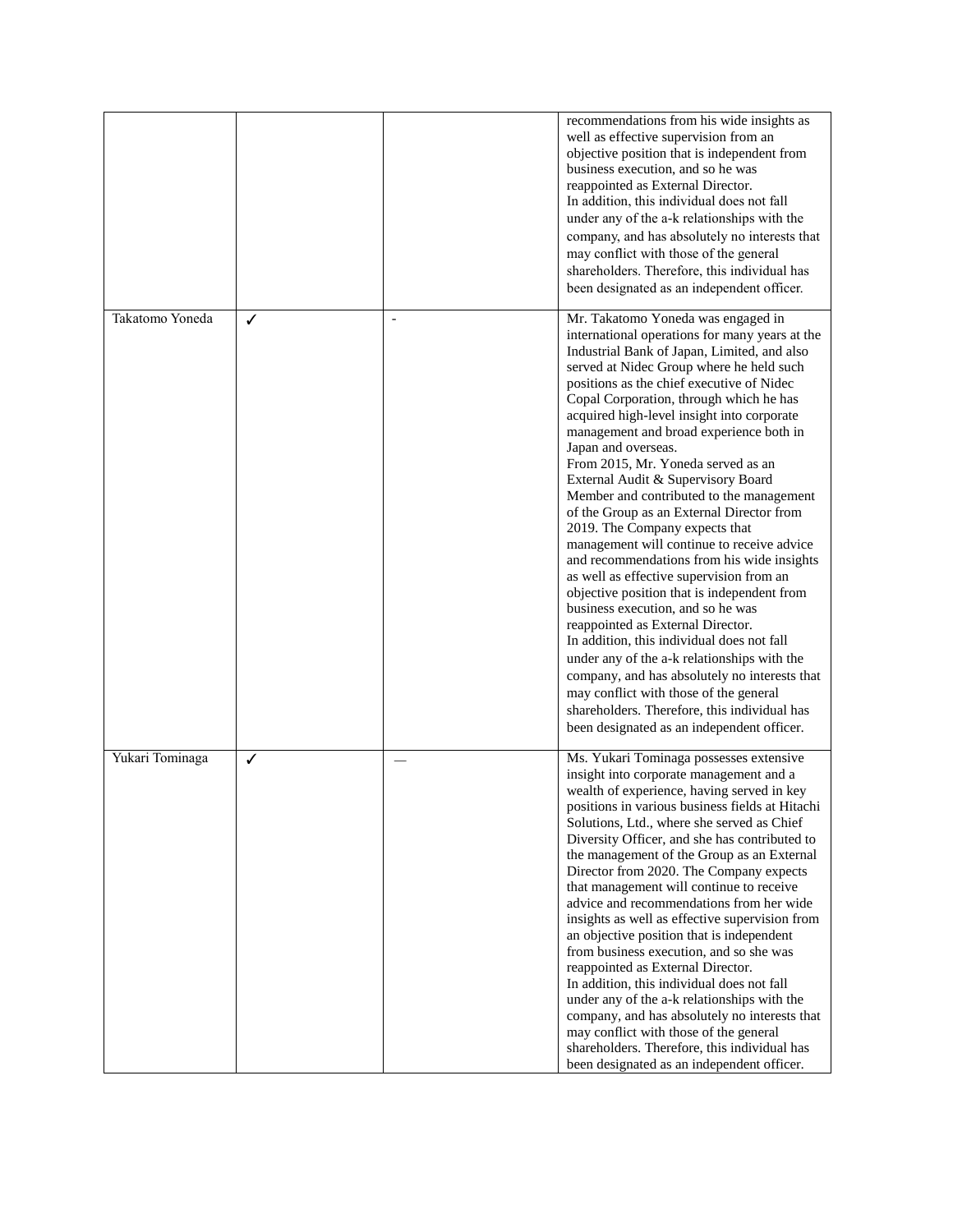#### Presence or absence of a discretionary committee that corresponds to a nominating or remuneration committee Test Ves

Establishment status of discretionary committee, committee composition, and attributes of committee chair (chairperson) **(Updated)**

|                                                                                | Committee<br>Name                      | Number<br>of<br>Members | Fulltime<br>Members | Internal<br>Directors | Outside<br>Directors | Outside<br>Experts | Other    | Committee<br>Chair<br>(Chairperson) |
|--------------------------------------------------------------------------------|----------------------------------------|-------------------------|---------------------|-----------------------|----------------------|--------------------|----------|-------------------------------------|
| Discretionary<br>committee<br>corresponding<br>to nominating<br>committee      | Personnel<br>Remuneration<br>Committee | 5                       | $\overline{c}$      | 2                     | 3                    | $\theta$           | $\theta$ | Internal<br>Director                |
| Discretionary<br>committee<br>corresponding<br>to<br>remuneration<br>committee | Personnel<br>Remuneration<br>Committee | 5                       | $\overline{2}$      | 2                     | 3                    | $\theta$           | $\theta$ | Internal<br>Director                |

Supplementary Information**(Updated)**

The Personnel Remuneration Committee is a voluntary committee in the same manner as the Nominating Committee and Remuneration Committee. It receives requests for advice from the Board of Directors, reviews, and reports to the Board of Directors on matters listed below in order to enhance the transparency and objectivity in election and dismissal of officers, as well as the determination of officers' remuneration.

- Matters related to election, reappointment, and dismissal of directors and Audit & Supervisory Board members.
- Matters related to independence standards of external officers
- Matters related to appointment and removal of representative directors and directors with operational responsibilities
- Formulation and revision or repeal of succession plans for the Company's President, selection and development of
- candidates under recent and future plans, and other matters related to plan implementation
- Matters related to executive directors' areas of responsibility
- Matters related to remuneration of directors, Audit & Supervisory Board members, and managing officers
- Matters related to treatment of directors and Audit & Supervisory Board members after their retirement

- Other matters for which requests for advice are received from the Board of Directors

From fiscal 2021, the committee composition has been changed, by resolution of the Board of Directors, to have external directors comprise the majority of the committee members in order to increase transparency and objectivity of the procedures, and from the point of view of strengthening the supervisory function of management.

|                  | [Information on Audit & Supervisory Board members]               |             |  |  |  |  |
|------------------|------------------------------------------------------------------|-------------|--|--|--|--|
|                  | Presence or absence of the Audit and Supervisory Board           | Established |  |  |  |  |
| $\triangleright$ | Number of corporate auditors under the Articles of Incorporation | 4           |  |  |  |  |
|                  | $\triangleright$ Number of corporate auditors                    | Δ           |  |  |  |  |

Cooperation situation between corporate auditors, accounting auditors, and Internal Audit Department

Corporate auditors receive regular briefings and reports on audit plans, audit statuses, and audit results from the accounting auditors, exchanging and sharing information as needed. They aim to further improve cooperation concerning the reliability and validity of audits by witnessing cash audits and the securities and physical inventory assets checks performed by the accounting auditors.

Corporate auditors receive regular briefings and reports on audit plans, audit statuses, and audit results from the Audit Department, which is responsible for internal audits, exchanging and sharing information as needed. They endeavor to further improve cooperation in order to improve the reliability and validity of audits.

| Appointment status of outside corporate auditors                                       | Appointed |
|----------------------------------------------------------------------------------------|-----------|
| Number of outside corporate auditors                                                   |           |
| Number of outside corporate auditors that have been designated as independent officers |           |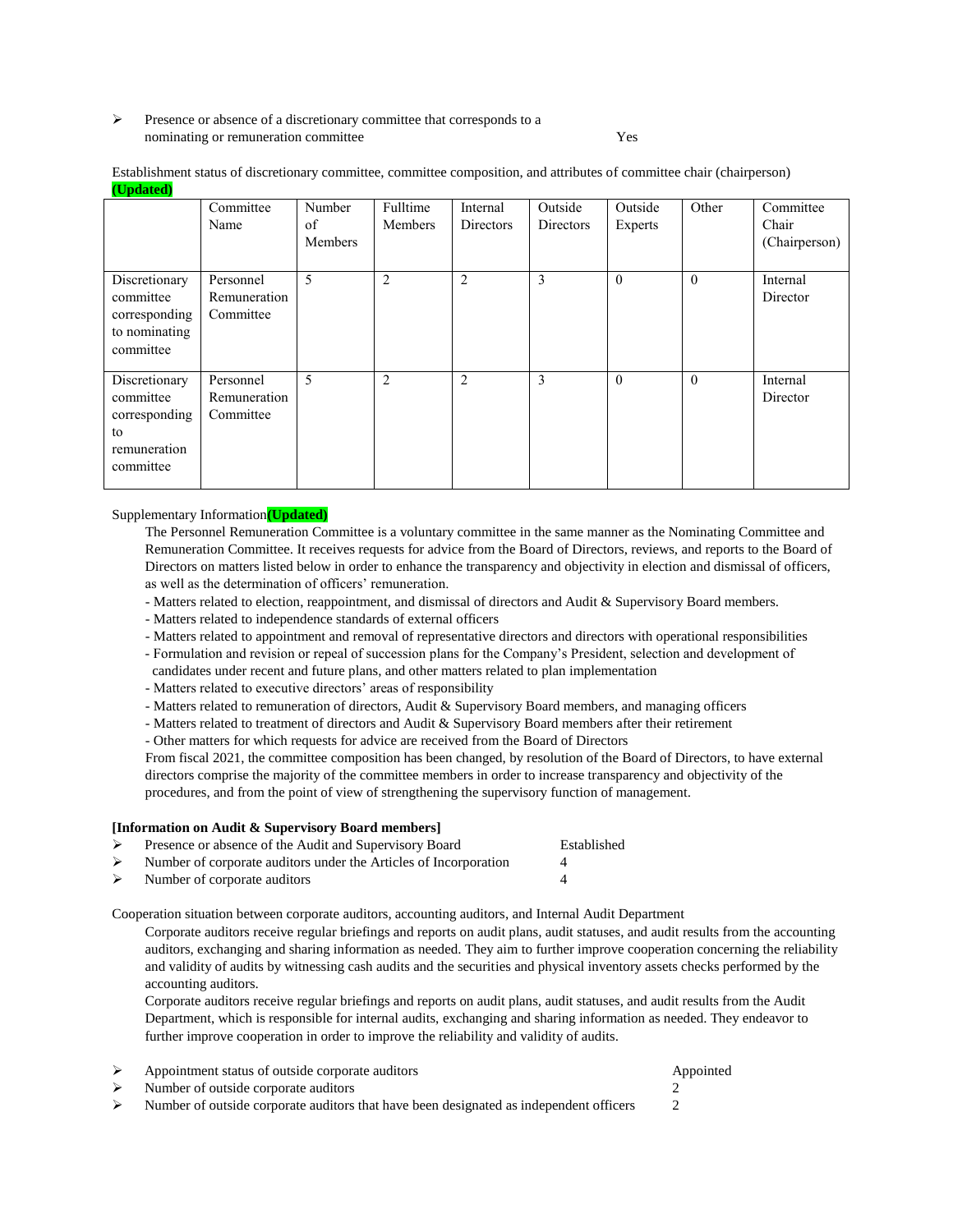Relationships with the Company (1)

| Affiliation<br>Name |                             | Relationship with the Company $(*)$ |  |  |  |  |  |  |  |  |   |  |
|---------------------|-----------------------------|-------------------------------------|--|--|--|--|--|--|--|--|---|--|
|                     |                             |                                     |  |  |  |  |  |  |  |  | A |  |
| Masahiko Ikaga      | Certified public accountant |                                     |  |  |  |  |  |  |  |  |   |  |
| Mayumi              | Attorney                    |                                     |  |  |  |  |  |  |  |  |   |  |
| Vamamoto            |                             |                                     |  |  |  |  |  |  |  |  |   |  |

\* Relationship options with the company

\* In the event of the person being applicable to an item presently or recently, this is marked with an unshaded circle; if the person has been applicable in the past, this is marked with an unshaded triangle.

\* In the event of a relative being applicable to an item presently or recently, this is marked with a shaded circle; if such a relative has been applicable in the past, this is marked with a shaded triangle.

a. An executor of business for a listed company or a subsidiary thereof

b. A non-executive director or an accounting advisor of business for a listed company or a subsidiary thereof

c. An executor of business, or a non-executive director, of the parent company of a listed company

d. An auditor of the parent company of a listed company

e. An executor of business of a fellow subsidiary of a listed company

f. A person that has made a listed company a major trading partner, or who is an executor of business for such a party

g. A major trading partner of a listed company, or who is an executor of business for such a party

h. A consultant, accounting expert, or legal expert that has obtained a large amount of money or other assets from a listed company outside of officer remuneration

i. A major shareholder of a listed company (in the event of said major shareholder being a corporate entity, the executor of business of said corporate entity)

j. An executor of business (the individual only) of a trading partner of a listed company (that which does not fall applicable under f, g, or h)

k. An executor of business (the individual only) at an entity that mutually inaugurates outside officers

l. An executor of business (the individual only) at an entity which receives donations from a listed company

|  | /Ine<br>r |
|--|-----------|
|--|-----------|

| Name            | Relationships with the Company $(2)$ (Updated)<br>Independent Officer | Supplementary Information | Reasons for Appointment                       |
|-----------------|-----------------------------------------------------------------------|---------------------------|-----------------------------------------------|
|                 |                                                                       | on Compliance Items       |                                               |
|                 |                                                                       |                           |                                               |
| Masahiko Ikaga  | ✓                                                                     |                           | Mr. Masahiko Ikaga has financial and          |
|                 |                                                                       |                           | accounting knowledge as a certified public    |
|                 |                                                                       |                           | accountant, and a wealth of experience and    |
|                 |                                                                       |                           | extensive insight as a corporate manager. He  |
|                 |                                                                       |                           | has been providing effective advice           |
|                 |                                                                       |                           | concerning management of the Company as       |
|                 |                                                                       |                           | an External Audit & Supervisory Board         |
|                 |                                                                       |                           | Member of the Company since 2016. In          |
|                 |                                                                       |                           | order for the Company to continue to benefit  |
|                 |                                                                       |                           | from his auditing of the Company from an      |
|                 |                                                                       |                           | objective and expert viewpoint, he was        |
|                 |                                                                       |                           | reappointed as Audit & Supervisory Board      |
|                 |                                                                       |                           | Member at the 97th annual general meeting     |
|                 |                                                                       |                           | of shareholders held in 2020.                 |
|                 |                                                                       |                           | In addition, this individual does not fall    |
|                 |                                                                       |                           | under any of the a-m relationships with the   |
|                 |                                                                       |                           | company, and has absolutely no interests that |
|                 |                                                                       |                           | may conflict with those of the general        |
|                 |                                                                       |                           | shareholders. Therefore, this individual has  |
|                 |                                                                       |                           | been designated as an independent officer.    |
| Mayumi Yamamoto | ✓                                                                     |                           | Although Ms. Mayumi Yamamoto has no           |
|                 |                                                                       |                           | experience of direct involvement in corporate |
|                 |                                                                       |                           | management, she possesses a high level of     |
|                 |                                                                       |                           | expertise as an attorney at law and has       |
|                 |                                                                       |                           | extensive experience in commercial matters.   |
|                 |                                                                       |                           | The Company expects her to perform            |
|                 |                                                                       |                           | auditing of the Company's management from     |
|                 |                                                                       |                           | an objective and expert viewpoint, and thus   |

#### Relationships with the Company (2) **(Updated)**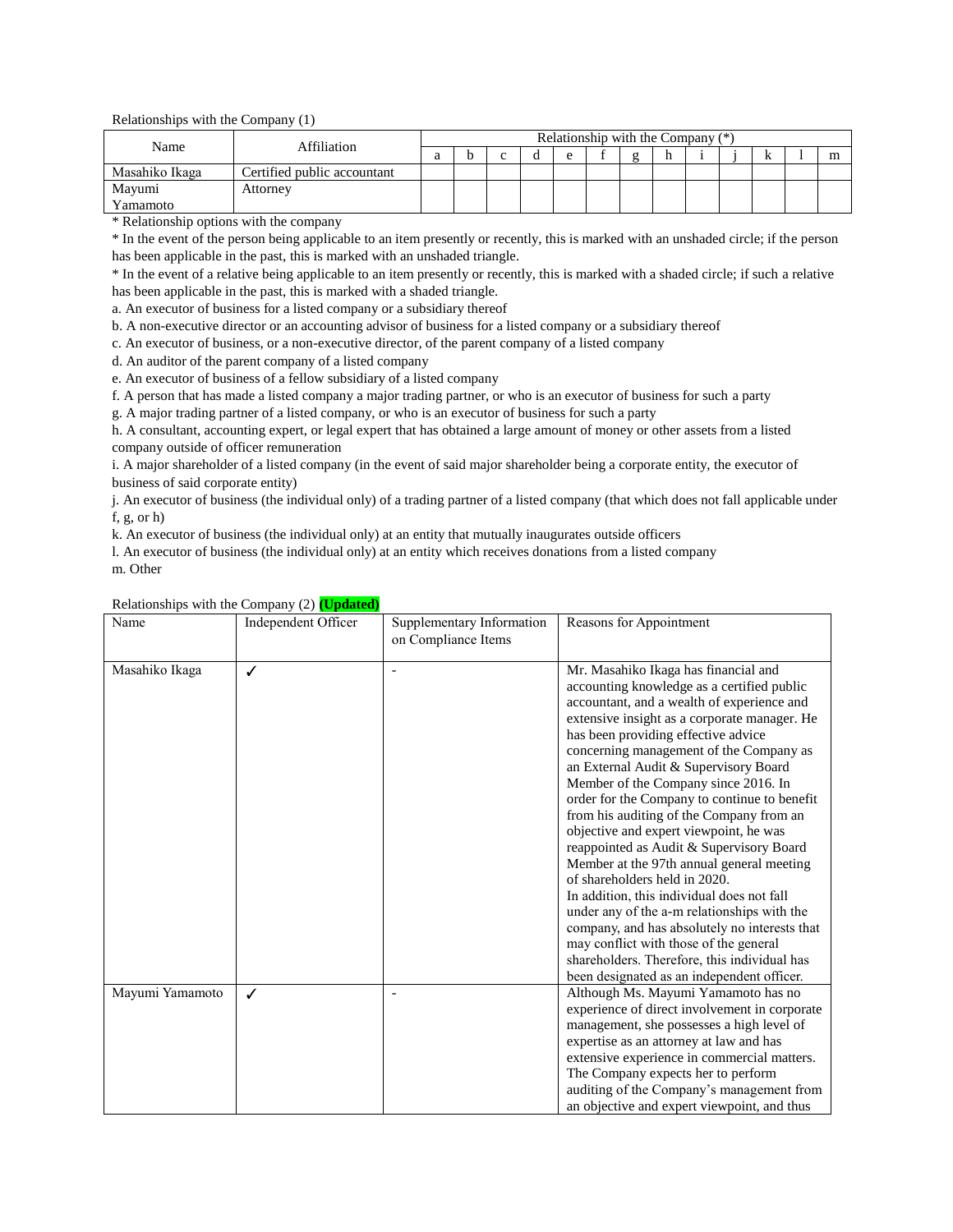|  | appointed her as an External Audit $\&$       |
|--|-----------------------------------------------|
|  | Supervisory Board member of the Company       |
|  | in 2019.                                      |
|  | In addition, this individual does not fall    |
|  | under any of the a-m relationships with the   |
|  | company, and has absolutely no interests that |
|  | may conflict with those of the general        |
|  | shareholders. Therefore, this individual has  |
|  | been designated as an independent officer.    |

#### **[Information on Independent Officers]**

Number of Independent Officers 5

Other matters relating to independent officers

All outside officers that meet the qualifications for independent officer have been specified as independent officers.

#### **[Information on Incentives]**

 $\triangleright$  Implementation status of policies relating to granting directors incentives Other

Supplementary description on this matter

Introduction of Restricted Stock Compensation Plan

As a part of the review of the executive compensation scheme, replacement of the existing stock remuneration-type stock option program with a new Restricted Stock Compensation Plan for Directors (excluding External Directors) in order to promote sharing of the merits and risks of stock price fluctuations between the Directors and shareholders and provide the Directors with greater incentives than in the past to contribute to increasing the Company's stock price and enhancing corporate value was approved at the 95th annual general meeting of shareholders held on June 28, 2018.

- The total amount of monetary compensation receivables granted as compensation relating to restricted stocks is no more than 120 million yen annually.
- The total number of restricted stocks granted is no more than 15,000 annually. For further details, refer to the April 26, 2018 news released entitled "Notice Regarding Introduction of Restricted Stock Compensation Plan." (The news release can be accessed on the Company Website here: https://morinagamilk.co.jp/english/about/release/pdf/20180426\_en.pdf)
- $\triangleright$  Persons eligible to receive stock options

Supplementary description on this matter

#### **[Information on Director Remuneration]**

 $\triangleright$  Disclosure situation (of remuneration for individual directors) No disclosure of individual remuneration

Supplementary description on this matter**(Updated)**

The total amounts of remuneration, etc., for each officer category in 2020, as well as the total amount by type of remuneration, etc., and the number of eligible officers, are as indicated below.

| <classification></classification> | $\langle$ No. of | <basic remuneration=""></basic> |                                                         | $\leq$ Restricted stock | <total remuneration,<="" th=""></total> |
|-----------------------------------|------------------|---------------------------------|---------------------------------------------------------|-------------------------|-----------------------------------------|
|                                   | Officers>        |                                 |                                                         | compensation            | Etc.                                    |
|                                   |                  | $<$ Fixed                       | <performance-< td=""><td></td><td></td></performance-<> |                         |                                         |
|                                   |                  | Remuneration>                   | linked                                                  |                         |                                         |
|                                   |                  |                                 | Remuneration>                                           |                         |                                         |
| Director (excludes external       | 6                | JPY 172 million                 | JPY 85 million                                          | JPY 52 million          | JPY 310 million                         |
| director)                         |                  |                                 |                                                         |                         |                                         |
| External director                 | $\mathcal{E}$    | JPY 29 million                  |                                                         |                         | JPY 29 million                          |
| Audit & Supervisory Board         | $\mathfrak{2}$   | JPY 42 million                  |                                                         |                         | JPY 42 million                          |
| Member                            |                  |                                 |                                                         |                         |                                         |
| (excludes outside Audit &         |                  |                                 |                                                         |                         |                                         |
| Supervisory Board Member)         |                  |                                 |                                                         |                         |                                         |
| Outside Audit & Supervisory       | $\overline{2}$   | JPY 19 million                  |                                                         |                         | JPY 19 million                          |
| <b>Board Member</b>               |                  |                                 |                                                         |                         |                                         |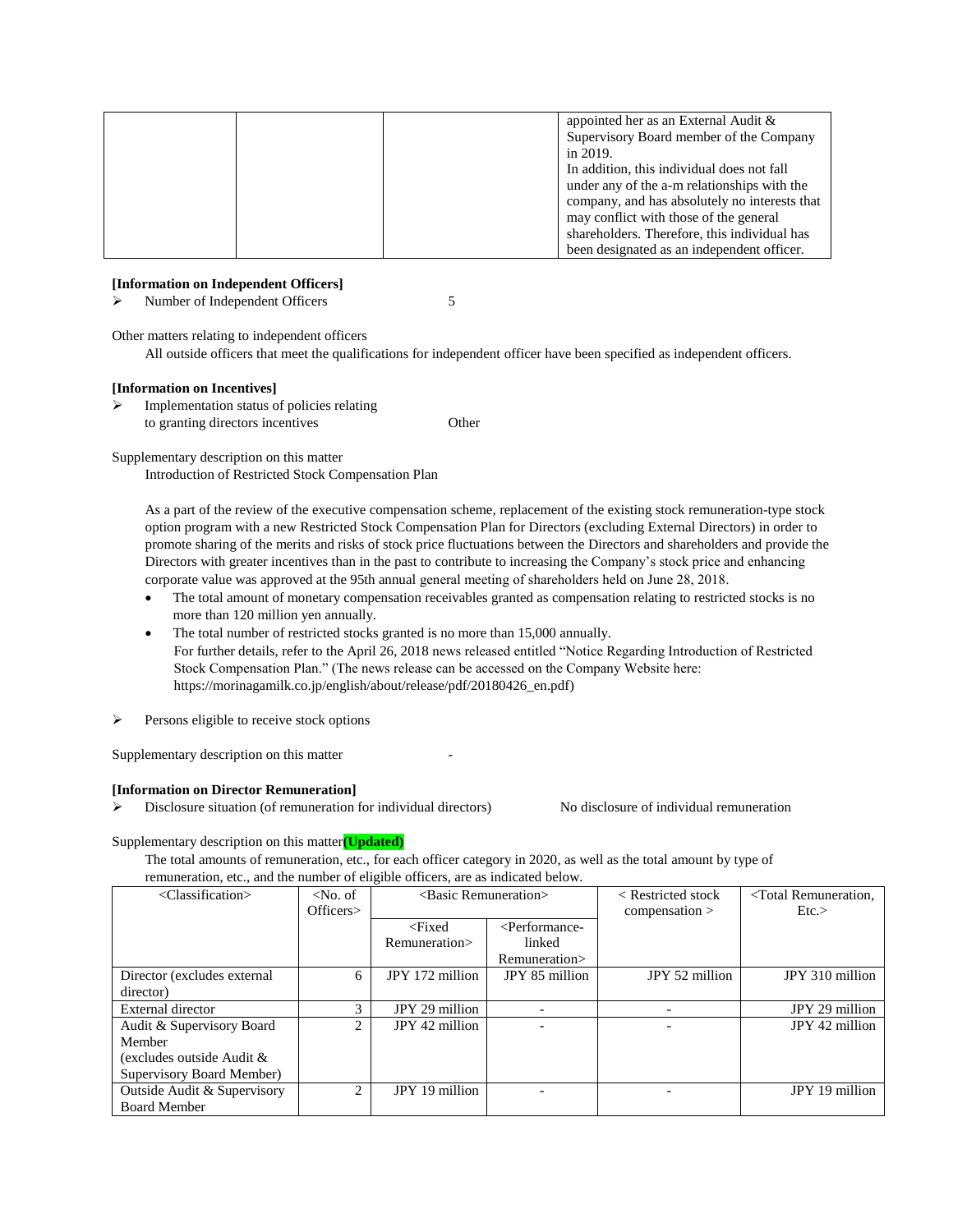| <br><br>$\cdots$<br>$\cdots$<br>IDV<br>$T_{\rm D}V$ 50<br>Total<br>70E<br>402<br><b>IDV</b><br>- -<br>TD٦<br>ገሬ.<br>million<br>million<br>million<br>million<br>∩.<br>.<br>Jı<br>$\cdots$ |
|-------------------------------------------------------------------------------------------------------------------------------------------------------------------------------------------|
|-------------------------------------------------------------------------------------------------------------------------------------------------------------------------------------------|

Notes 1. The above figures do not include basic remuneration of 19 million yen paid to two members of the Board of Directors and 6 million yen paid to one Audit & Supervisory Board member, who all retired effective June 26, 2020. 2. As restricted stock compensation, 10,700 shares of common stock of the Company were allocated to six directors, in accordance with the resolution of the Board of Directors passed at its meeting held on July 14, 2020. 3. There is no amount representing compensation payable to significant employees.

 Presence or absence of a decision-making policy for the amount of remuneration or the calculation method thereof Presence

The amount of monetary remuneration for each director is determined by the Personnel Remuneration Committee, and the amount of stock remuneration for each director is determined by the Board of Directors following a fair review by and reports from the Personnel Remuneration Committee.

## **[Support System for Outside Directors (Outside Corporate Auditors)]**

There is no dedicated contact person for outside directors and outside corporate auditors. Information is regularly provided by the General Affairs Department to outside directors, and a prior explanation on the matters to be deliberated is given when the Board of Directors meetings are held. Outside directors, outside Audit & Supervisory Board Members, and full-time Audit & Supervisory Board Members periodically hold meetings of the Non-Executive Officers Liaison Committee to share information and exchange opinions. In addition, information is regularly provided by the full-time corporate auditors and the General Affairs Department to outside corporate auditors.

#### **[Status of Persons Who Resigned as President and Representative Director, etc.]**

Names and Other Information of Advisors and Counsellors who were Formerly President and Representative Director, etc.

| <name></name> | <title &<="" th=""><th><details of<="" th=""><th><employment and="" conditions<="" format="" th=""><th><math>\triangle</math>Date of</th><th><term of<="" th=""></term></th></employment></th></details></th></title> | <details of<="" th=""><th><employment and="" conditions<="" format="" th=""><th><math>\triangle</math>Date of</th><th><term of<="" th=""></term></th></employment></th></details> | <employment and="" conditions<="" format="" th=""><th><math>\triangle</math>Date of</th><th><term of<="" th=""></term></th></employment> | $\triangle$ Date of | <term of<="" th=""></term> |
|---------------|-----------------------------------------------------------------------------------------------------------------------------------------------------------------------------------------------------------------------|-----------------------------------------------------------------------------------------------------------------------------------------------------------------------------------|------------------------------------------------------------------------------------------------------------------------------------------|---------------------|----------------------------|
|               | Position>                                                                                                                                                                                                             | Work>                                                                                                                                                                             | (full-time, part-time, whether paid or)                                                                                                  | Resignation as      | Office>                    |
|               |                                                                                                                                                                                                                       |                                                                                                                                                                                   | not. $etc.$ )                                                                                                                            | President. etc>     |                            |
|               |                                                                                                                                                                                                                       | $\overline{\phantom{0}}$                                                                                                                                                          |                                                                                                                                          |                     |                            |

 $\triangleright$  Total number of advisors and counsellors who were formerly president and representative director, etc. : Zero

Other Matters

The Company abolished the advisor system. The counsellor system exists but currently, there is no one who has previously served as president and representative director, etc. The Company has an advisor and counsellor system, but currently, there are no persons who were formerly president and representative director, etc.

#### **2. Matters relating to functions such as business execution, audit and supervision, nomination, and remuneration decisions, etc. (overview of current corporate governance system) (Updated)**

1) Regarding business execution

The Board of Directors is responsible for making important decisions on business execution including defining the broad direction of the Group's corporate strategy, etc. and for supervising the status of business execution. With respect to business execution, responsibilities and authorities are clearly defined by establishing the "Authority Standards" which set out matters to be delegated by the Board of Directors to the Executive Management Committee, the Company President, general managers, responsible department heads, etc. The Executive Management Committee comprises directors (excluding external directors), general managers and other key members engaged in business execution. It is positioned as a body for decision-making, consultation, and communication pursuant to the authorities it has been assigned in the execution of business relating to important management matters, and as such is structured to facilitate and ensure speedy execution of important management issues. The Company also established the Sustainability Committee with the aim of pursuing various initiatives related to CSR activities.

#### 2) Regarding the audit system

The corporate auditors have established auditing standards, formulated auditing policies, audited plans based on said auditing standards, and audited business executions by the Board of Directors. The Audit Department, which conducts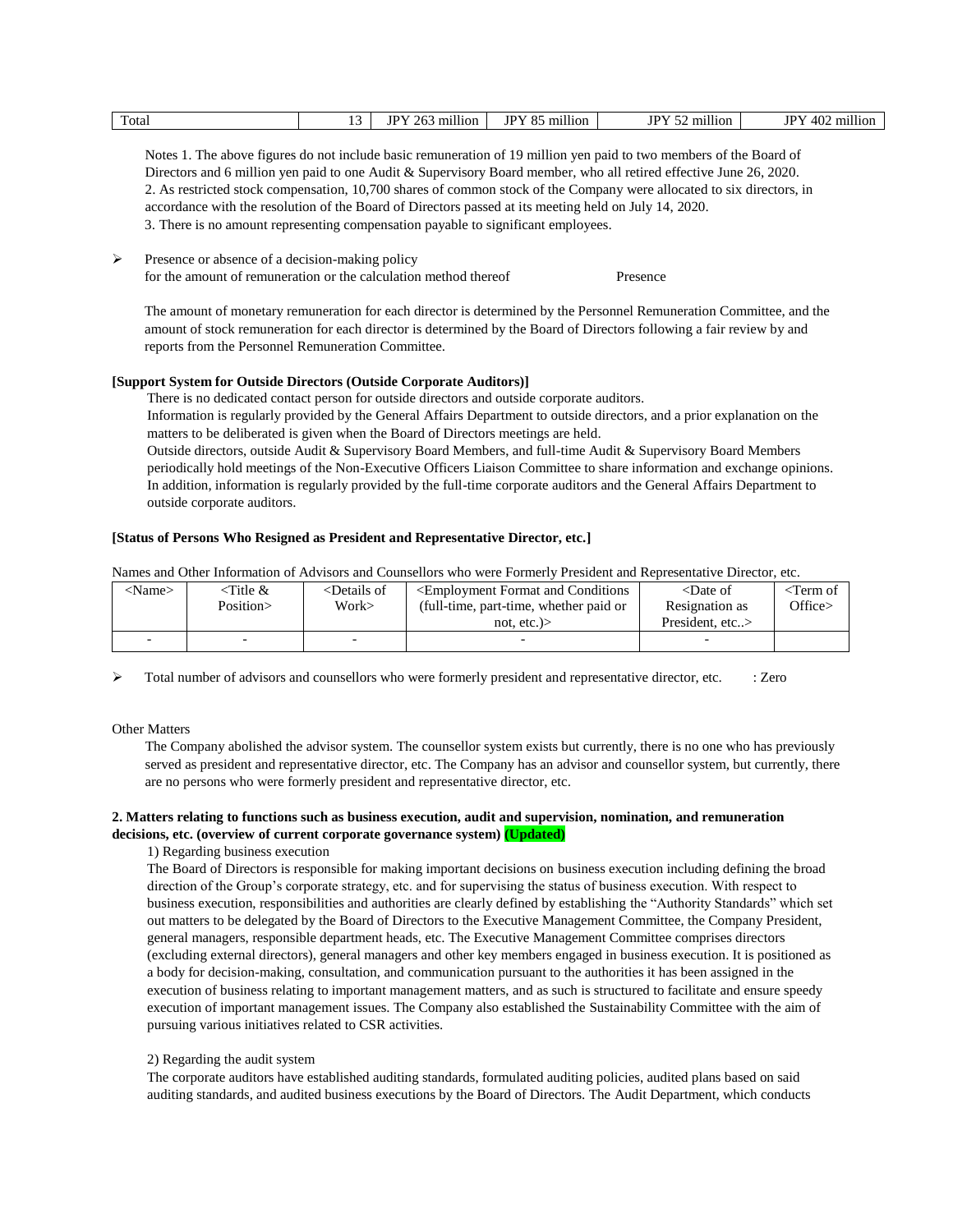internal audits, conducts audits on all departments, including subsidiaries, annually and in a planned manner, then exchanges opinions with corporate auditors.

#### 3) Regarding the content of limited liability agreements

Agreements that restrict the liability to compensate for damages as prescribed in Article 423 Paragraph 1 of the Companies Act have been executed between the Company and its outside directors and outside corporate auditors. The Company amended the Articles of Incorporation at the 89<sup>th</sup> annual general meeting of shareholders, and established provisions in the Articles of Incorporation relating to limited liability agreements with all outside directors and outside corporate auditors that, in regard to the responsibility of Article 423 Paragraph 1 of the Companies Act, restrict the liability to compensate for damages to the minimum amount of responsibility prescribed in Article 425 Paragraph 1 of the Companies Act, as long as the person concerned has performed their duties in good faith and without gross negligence on their part.

#### **3. Reasons for the selection of the current corporate governance system**

The Company selected the framework of a company with an Audit & Supervisory Board to set up a double-checking structure, with the Board of Directors providing supervision and the Audit & Supervisory Board members performing audits of legality and appropriateness. The Board of Directors functions as the highest decision-making body for management and, through organic collaboration with all components of the corporate governance framework, strives to maintain and improve management transparency, fairness and speed, to ensure its effectiveness.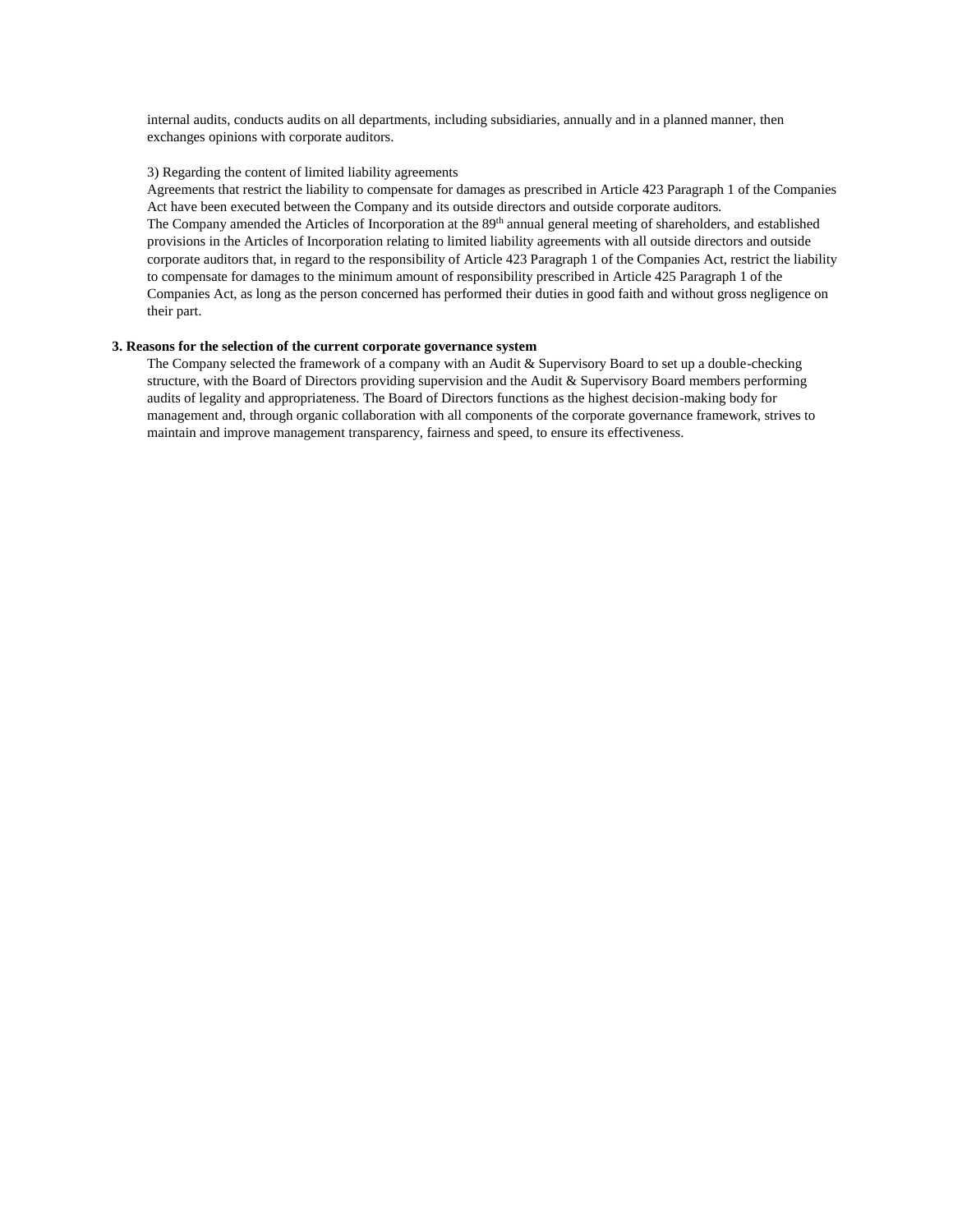# **III. Implementation status of policies relating to shareholders and other stakeholders**

| -                                                                                                                                                                                                                   | Supplementary Explanation                                                                                                                                                                                                                                                                         |
|---------------------------------------------------------------------------------------------------------------------------------------------------------------------------------------------------------------------|---------------------------------------------------------------------------------------------------------------------------------------------------------------------------------------------------------------------------------------------------------------------------------------------------|
| Early issuance of convocation notifications regarding general<br>meetings of shareholders                                                                                                                           | Notifications are issued at least three weeks prior to the<br>meeting date.                                                                                                                                                                                                                       |
| Exercising of voting rights electronically                                                                                                                                                                          | Voting rights may be exercised via the Internet.                                                                                                                                                                                                                                                  |
| Initiatives for improving participation in platforms for the<br>electronic exercising of voting rights and for improving the<br>environment for the exercising of voting rights of other<br>institutional investors | We are participating in the electronic voting right exercising<br>platform for institutional investors that is operated by ICJ,<br>Inc.                                                                                                                                                           |
| Provision of notifications of convocation (summaries) in<br>English                                                                                                                                                 | We create notifications of convocation in English, posting<br>these on our website and on the electronic voting right<br>exercising platform for institutional investors.                                                                                                                         |
| Other                                                                                                                                                                                                               | We conduct general meetings of shareholders visually.<br>In regard to notifications of convocation, prior to mailing, we<br>post these on our website and on the electronic voting right<br>exercising platform for institutional investors approximately<br>one month prior to the meeting date. |

**1. Status of initiatives for the activation of general meetings of shareholders and the facilitation of exercising of voting rights**

# **2. Status of IR activities(Updated)**

| 2. Status of IK activities <mark>(Opuateu)</mark>                                 |                                                                                                                                                                                                                                                                                                                                                                                                                                                                               |                                                                          |
|-----------------------------------------------------------------------------------|-------------------------------------------------------------------------------------------------------------------------------------------------------------------------------------------------------------------------------------------------------------------------------------------------------------------------------------------------------------------------------------------------------------------------------------------------------------------------------|--------------------------------------------------------------------------|
|                                                                                   | Supplementary Explanation                                                                                                                                                                                                                                                                                                                                                                                                                                                     | Presence or<br>absence of<br>explanation by<br>representative<br>himself |
| Creation and<br>publication of<br>disclosure policy                               | Details are provided in "Chapter 4 Article 15 (Information Disclosure Standards) of<br>Morinaga Milk Group Corporate Governance Guidelines," which is published on the<br>Company's website.<br>https://www.morinagamilk.co.jp/english/ir/management/pdf_governance/guideline_e.pdf<br>In addition, an IR Disclosure Policy has been separately established and published on the<br>Company's website.<br>https://www.morinagamilk.co.jp/english/ir/management/disclosure.php |                                                                          |
| Holding of regular<br>briefings for<br>individual<br>investors                    | Briefing sessions for individual investors are held as appropriate.                                                                                                                                                                                                                                                                                                                                                                                                           | Presence                                                                 |
| Holding of regular<br>briefings for<br>analysts and<br>institutional<br>investors | Briefing sessions are held every quarter. Briefing sessions for full-year financial results<br>are held in mid-May, and briefing session for half-year financial results are held in mid-<br>November, with the President as the presenter.<br>In addition, small meetings are held once a year, with the President as the presenter.<br>Aside from the above, business briefing sessions and tours of facilities are organized<br>approximately once a year.                 | Presence                                                                 |
| Holding of regular<br>briefings for<br>foreign investors                          | In the major cities of Europe and Asia, executive officers or other personnel visit each<br>area approximately once a year for one-on-one meetings.<br>The Company also participates several times yearly in conferences targeting foreign<br>investors organized in Japan by securities companies.<br>Aside from the above, one-on-one meetings are held as needed.                                                                                                          | None                                                                     |
| Publication of IR<br>materials on the                                             | Financial results briefs, presentation materials, annual reports, securities reports,<br>integrated reports, business briefing materials, timely disclosure materials, notices of                                                                                                                                                                                                                                                                                             |                                                                          |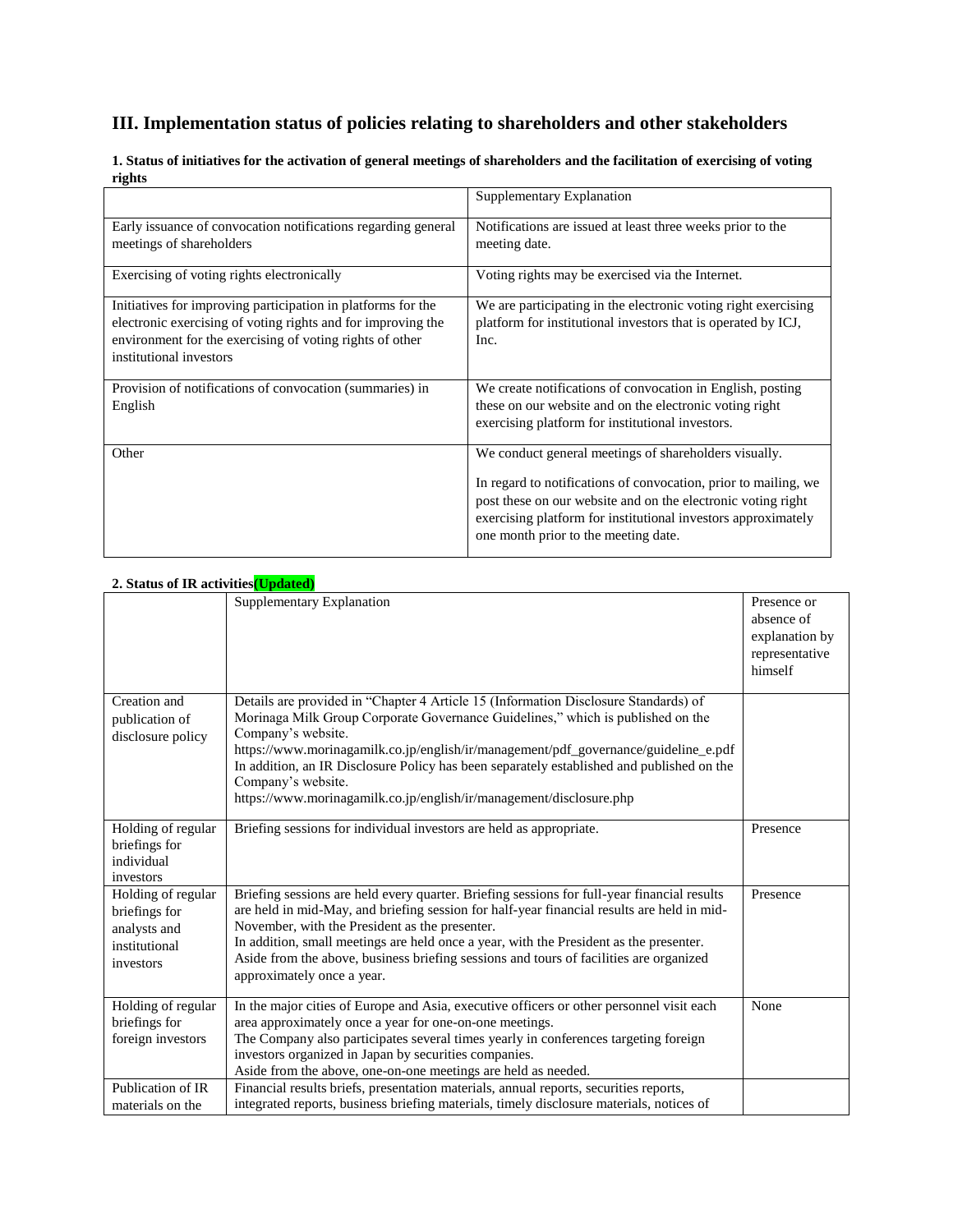| website                                            | annual general meetings of shareholders and other materials are posted on the<br>Company's website.<br>In addition, a web page for individual investors has been created, where information<br>such as corporate profile, financial results, and shareholder returns is posted.<br>Japanese site: https://www.morinagamilk.co.jp/ir/<br>English site: https://www.morinagamilk.co.jp/english/ir/ |  |
|----------------------------------------------------|--------------------------------------------------------------------------------------------------------------------------------------------------------------------------------------------------------------------------------------------------------------------------------------------------------------------------------------------------------------------------------------------------|--|
| Establishment of<br>department<br>(manager) for IR | IR&PR Dept.Sustainability Division                                                                                                                                                                                                                                                                                                                                                               |  |
| Others                                             | All important disclosure documents for investors are in principle translated into English<br>and posted on the Company's website simultaneously with the Japanese versions or<br>promptly following disclosure.                                                                                                                                                                                  |  |

# **3. Status of initiatives for the respecting of the position of stakeholders**

|                                                                                                             | Supplementary Explanation                                                                                                                                                                                                                                                                                                                                                                                                                                                                                                                                                                                                                                                                                                                                                                                                                                                                                                                                                                                                                                                                                                                                                                                                                                                                                 |
|-------------------------------------------------------------------------------------------------------------|-----------------------------------------------------------------------------------------------------------------------------------------------------------------------------------------------------------------------------------------------------------------------------------------------------------------------------------------------------------------------------------------------------------------------------------------------------------------------------------------------------------------------------------------------------------------------------------------------------------------------------------------------------------------------------------------------------------------------------------------------------------------------------------------------------------------------------------------------------------------------------------------------------------------------------------------------------------------------------------------------------------------------------------------------------------------------------------------------------------------------------------------------------------------------------------------------------------------------------------------------------------------------------------------------------------|
| Provisions relating to respecting the<br>position of stakeholders pursuant to<br>internal regulations, etc. | Details are provided in "Morinaga Milk Group Corporate Governance Guidelines" under<br>"Chapter 3 Article 12 (Building Favorable and Harmonious Relationships with<br>Stakeholders), which is published on the Company's website.                                                                                                                                                                                                                                                                                                                                                                                                                                                                                                                                                                                                                                                                                                                                                                                                                                                                                                                                                                                                                                                                         |
|                                                                                                             | https://www.morinagamilk.co.jp/english/ir/management/pdf_governance/guideline_e.pdf                                                                                                                                                                                                                                                                                                                                                                                                                                                                                                                                                                                                                                                                                                                                                                                                                                                                                                                                                                                                                                                                                                                                                                                                                       |
| Implementation of environmental<br>conservation activities and CSR<br>activities, etc.                      | The Group believes that all practical steps toward realizing its corporate philosophy fall<br>within the scope of CSR. All Group employees contribute to the creation of a society in<br>which people can enjoy happiness and fulfillment through their everyday work activities.<br>The "Morinaga Milk Group 10-Year Vision" announced in 2019 describes the corporate<br>vision for the next 10 years, including the aim "to be a company that persistently helps<br>make social sustainability a reality." Based on this belief, the Company seeks to<br>"perform business with an ESG-focus aligned with our Corporate Philosophy," which is<br>one of the basic policies set out in the three-year Medium-Term Business Plan that runs<br>from the fiscal year ended March 2020 to the fiscal year ending March 2022.<br>Details of activities are presented in the Integrated Report, the Sustainability Report, etc.<br><b>Integrated Report</b><br>https://www.morinagamilk.co.jp/english/ir/library/annual.php<br><b>Sustainability Report</b><br>https://www.morinagamilk.co.jp/english/csr/sr/<br>"CSR of Morinaga Milk" website<br>https://www.morinagamilk.co.jp/english/csr/<br>"CSR of Morinaga Milk - The Environment" website<br>https:/www./morinagamilk.co.jp/english/csr/environment/ |
| Formulation of policies, etc., relating                                                                     | Details are provided in "Chapter 4 Article 15 (Information Disclosure Standards) of                                                                                                                                                                                                                                                                                                                                                                                                                                                                                                                                                                                                                                                                                                                                                                                                                                                                                                                                                                                                                                                                                                                                                                                                                       |
| to the provision of information to                                                                          | Morinaga Milk Group Corporate Governance Guidelines," which is published on the<br>Company's website.                                                                                                                                                                                                                                                                                                                                                                                                                                                                                                                                                                                                                                                                                                                                                                                                                                                                                                                                                                                                                                                                                                                                                                                                     |
| stakeholders                                                                                                | https://www.morinagamilk.co.jp/english/ir/management/pdf_governance/guideline_e.pdf                                                                                                                                                                                                                                                                                                                                                                                                                                                                                                                                                                                                                                                                                                                                                                                                                                                                                                                                                                                                                                                                                                                                                                                                                       |
| Other                                                                                                       | Diversity and inclusion activities<br>The Group believes it is important to not only recognize diversity, but to also encourage<br>all employees to fully realize their own individuality and abilities while accepting each<br>other's differences, and to promote corporate activities. The Company has published its<br>"Diversity and Inclusion Declaration" and implements a variety of company-wide<br>measures in this regard.<br>[Morinaga Milk Diversity and Inclusion Declaration]<br>Management and employees will:<br>- Respect the diversity of employees and work to create a workplace in which all<br>employees can maximize their potential.<br>- Support employee "smiles" and "vibrancy," both at and away from work.<br>- Continue to express Morinaga Milk's characteristic values to society through our<br>employees' smiles and vibrant work ethic.                                                                                                                                                                                                                                                                                                                                                                                                                               |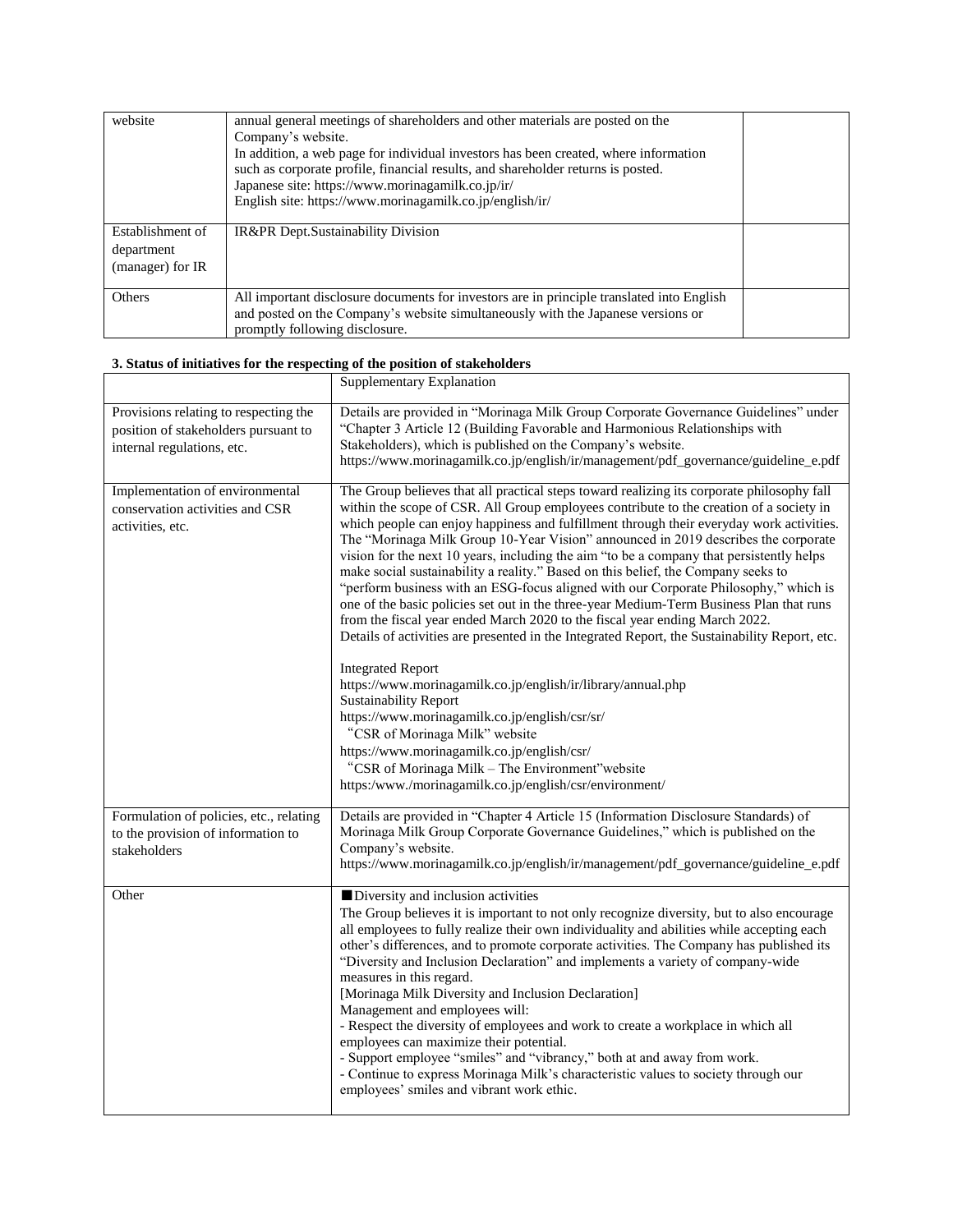| Various policies relating to stakeholders                                      |
|--------------------------------------------------------------------------------|
| • Human Rights Policy                                                          |
| https://www.morinagamilk.co.jp/english/csr/humanrights/                        |
| • Basic Policy on Health and Safety                                            |
| https://www.morinagamilk.co.jp/english/about/vision/pdf/Health_and_Safety.pdf  |
| • Environmental Policy                                                         |
| https:/www./morinagamilk.co.jp/english/csr/environment/                        |
| • Procurement Policy, Quality Policy                                           |
| https://www.morinagamilk.co.jp/english/csr/supply/                             |
| • Anti-Corruption Policy                                                       |
| https://morinagamilk.co.jp/english/about/vision/pdf/Anti_Corruption.pdf        |
| • Voluntary Declaration on Consumer Orientation                                |
| Japanese site: https://www.morinagamilk.co.jp/information_morinaga/170116.html |
| · Morinaga Milk Health Declaration                                             |
| Japanese site: https://www.morinagamilk.co.jp/information_morinaga/151110.html |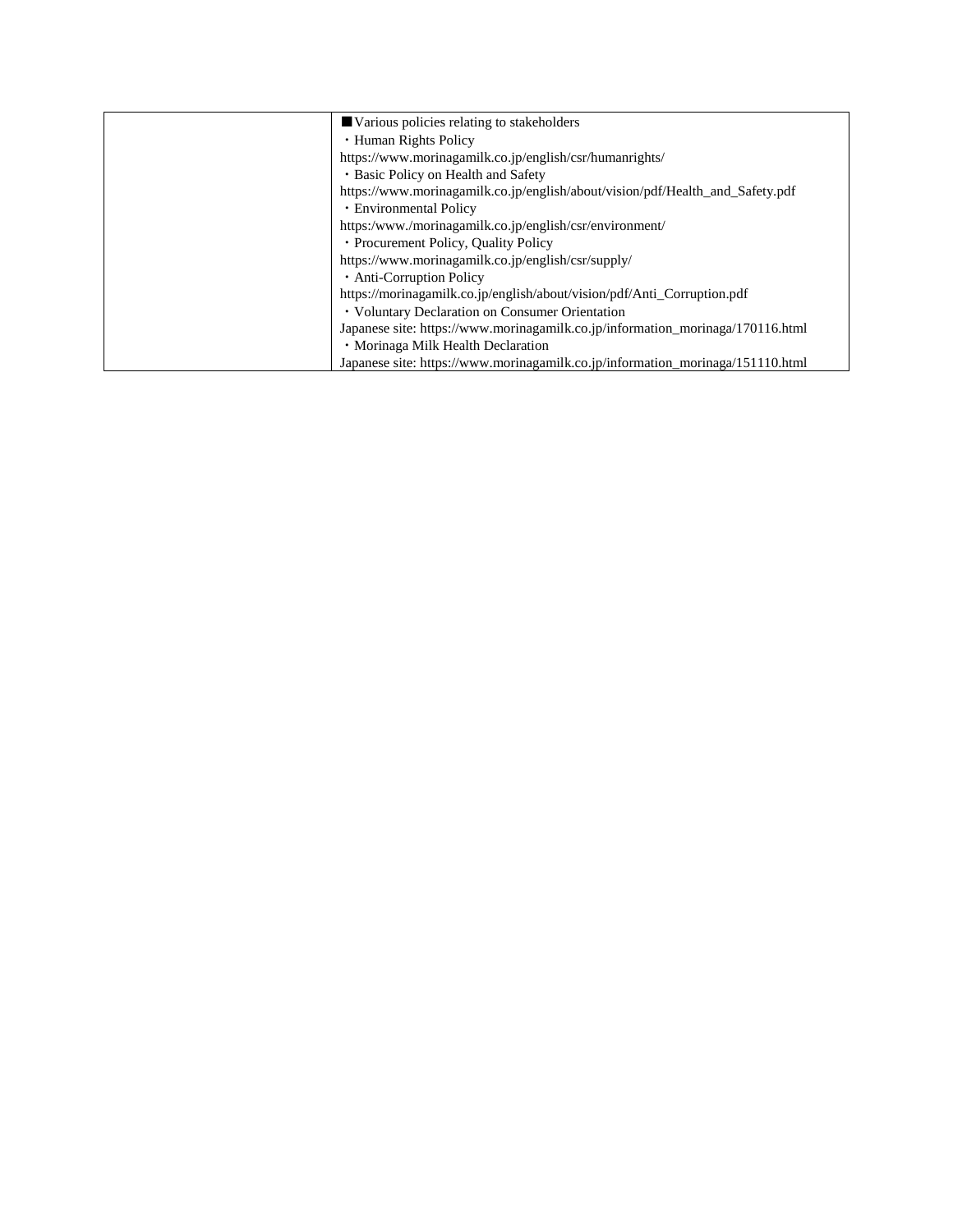# **IV. Matters relating to the internal control system, etc.**

#### **1. Basic approach to the internal control system and the establishment status thereof**

#### Basic approach

The Group promotes the internal control system in pursuit of the stable and efficient performance of its corporate activities, and engages in initiatives to ensure the reliability of its compliance risk management , information security and finance reports. Specifically, control standards have been prescribed and business is executed based on these, in addition to efforts being made to build the Group's internal control system so that each respective department concerned can efficiently hold consultations, share information, and transmit instructions and/or requests relating to internal control. In addition, the Group is endeavoring to establish a system that supports audits in order to ensure the effectiveness of audits performed by corporate auditors.

#### Establishment status

The Group, in order to build internal control, has established the Internal Control Committee at our Company, and the General Affairs Department is the department responsible for this committee. In addition, the Management Department of each group company is responsible for overseeing internal control in each group company. The Internal Control Committee regularly receives control status reports from each of these group companies, conducts verifications, and provides the necessary instructions.

#### 1) Regarding compliance

Pursuant to the Code of Conduct, the directors and employees thoroughly perform their duties towards the realization of the corporate philosophy, under the premise that our corporate activities comply with the law, Articles of Incorporation, company regulations, and social ethics. For this reason, we have established the Compliance Subcommittee within the Internal Control Committee, promoting compliance activities throughout the group, endeavoring to expand, permeate, and establish awareness of group compliance, and in addition, have established an internal reporting system as well as operating the "Morinaga Milk Helpline," which serves as an internal reporting and consultation system in which the person making a report can provide information directly to an external attorney, as well as the internal consultation help desk.

#### 2) Regarding risk management

We identify individual risks, determine the person responsible for managing each individual risk, and are promoting the construction of a risk management system. Toward this, we have established the Risk Management Subcommittee within the Internal Control Committee, and promote the establishment of both a reporting and cooperation system. In addition, in the event of an unexpected accident occurring, we respond promptly in accordance with the regulations on crisis management, preventing the expansion of damage and keeping damage to a minimum.

#### 3) Regarding the information security

The Company regulates information security structures responsible for information asset management, and conducts management and instruction for them in order to appropriately manage information and maintain and improve information security. For this purpose, an Information Security Subcommittee is set up within the Internal Control System Committee to clarify the issues related to information security for the Company overall, as well as to establish a system for drafting and executing countermeasures and leading monitoring efforts.

#### 4) Ensuring the reliability of financial reports

We thoroughly manage the work processes that are necessary for the creation of financial reports, including the documentation of business procedures. Toward this, we have established the Financial Reporting Subcommittee within the Internal Control Committee, maintain close contact with the accounting auditors, and are promoting the establishment of a system that ensures the reliability of the entire group's financial reports.

#### 5) Ensuring the effectiveness of audits by corporate auditors

In addition to maintaining and strengthening the system for reports from across the group, protecting reporters, and thoroughly managing information, we are promoting the establishment of a system where corporate auditors attend key meetings and receive explanations from stakeholders. In addition, we have appointed employees to assist the corporate auditors in their duties.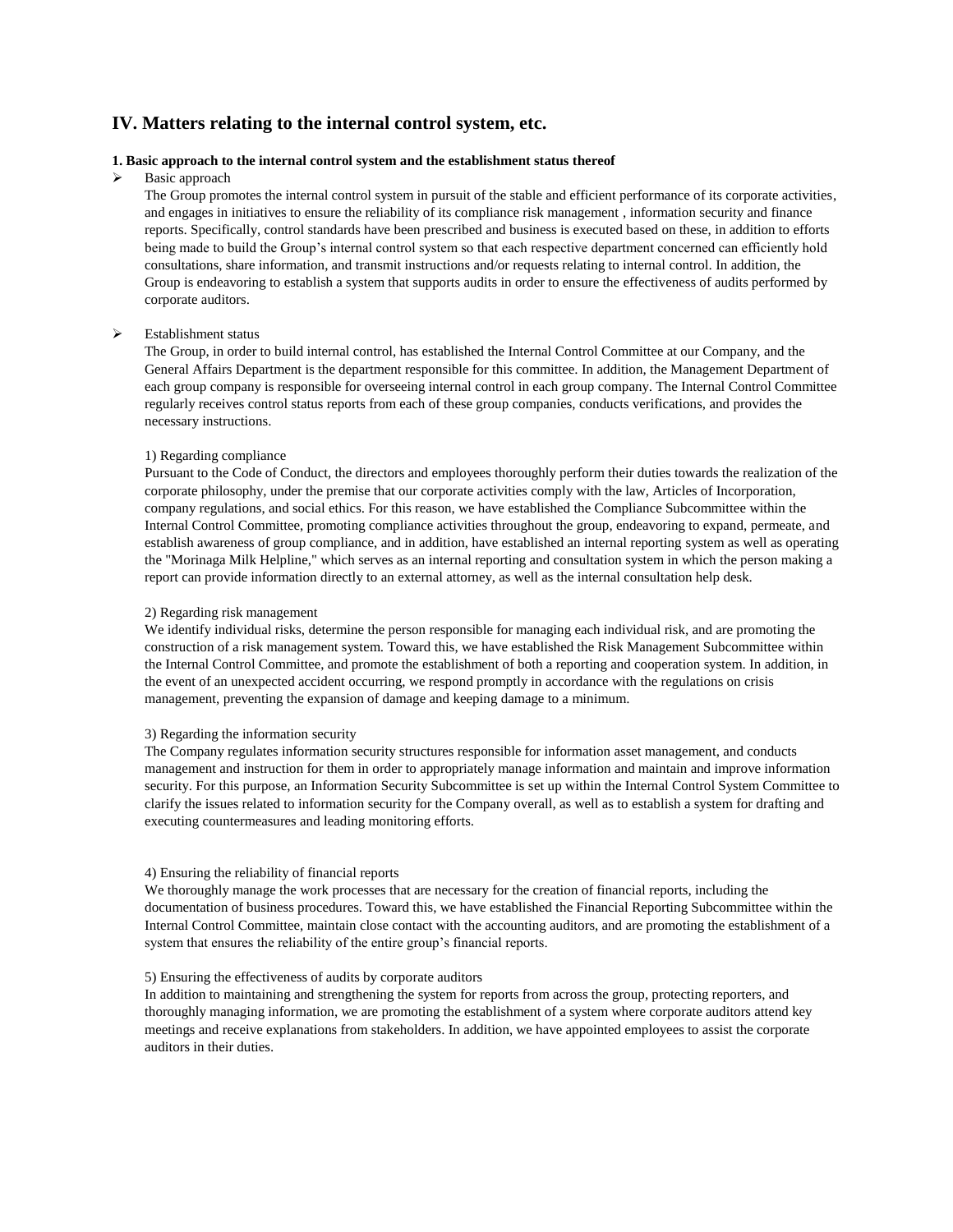#### **2. Basic approach to the elimination of antisocial forces and the establishment status thereof**

 $\triangleright$  Basic approach

The Group, in addition to refusing any kind of relationship, including trading, with antisocial forces, has established a system for the refusal of unjust demands, and established a resolute management posture in which close cooperation is maintained with external specialist bodies, and responds in a systematic and legal manner.

#### Establishment status

The relevant department in charge keeps in close contact with external specialist agencies, such as the police, and takes various measures in response. In addition, we collect and accumulate information on antisocial forces, have established a response manual, and are aiming to ensure a policy where such matters are thoroughly responded to, including the provisions of training to each headquarters department and each office.

# **V. Other**

#### **1. Presence or absence of takeover defense measures**

Presence or absence of takeover defense measures None

Supplementary explanation relating to this matter

#### **2. Other matters relating to the corporate governance system, etc.**

The Company has a system in place where important information within the group can be consolidated by the Company's IR & PR Department, Corporate Strategic Planning Department, Finance & Accounting Department, and General Affairs Department. Therefore, these four departments, on each occasion that important information which may be subject to timely disclosure is obtained, upon holding consultation with the department responsible for disclosure, report to the person responsible for handling information and the representative director, to receive a determined response.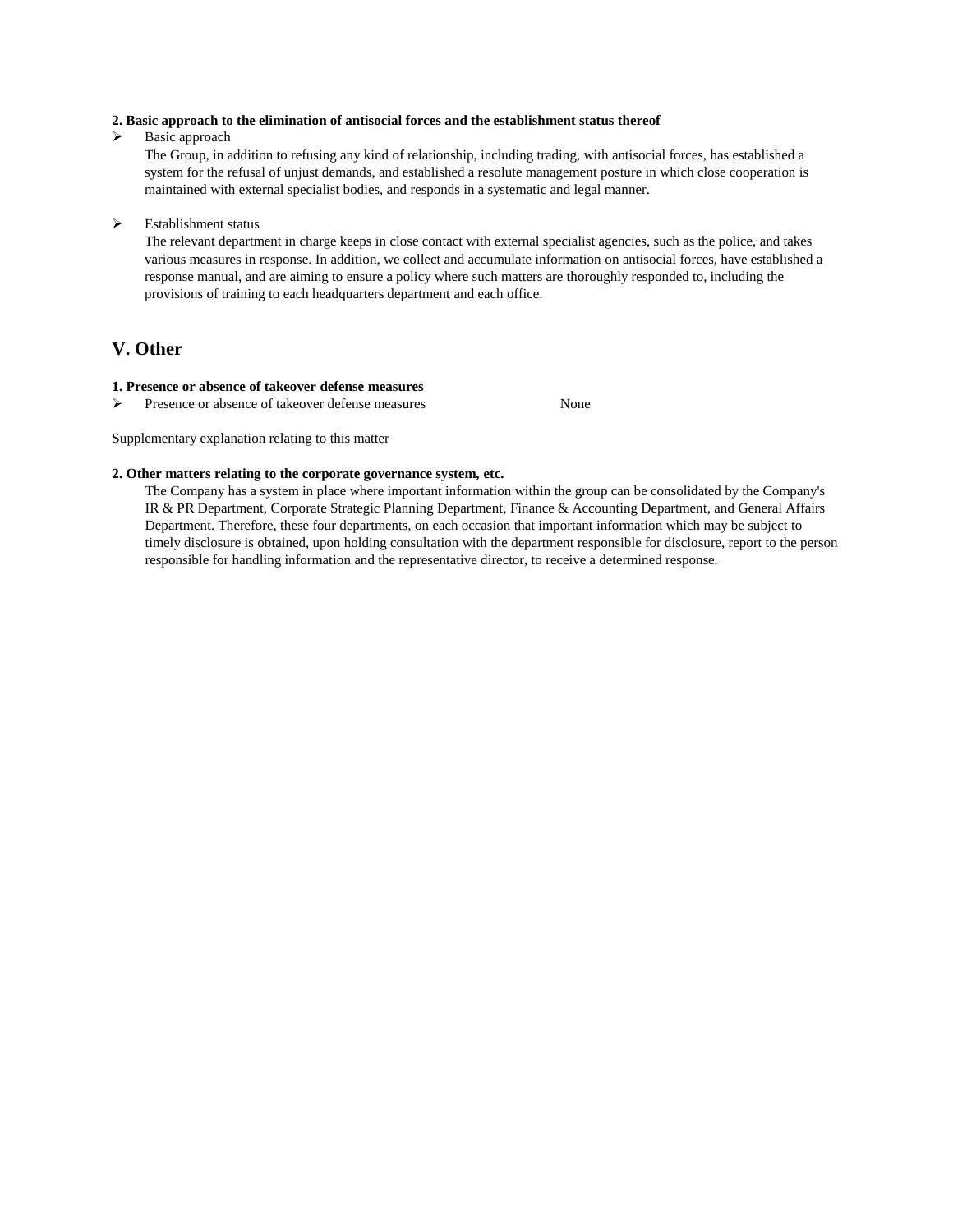#### **Appendix**

#### **[Standards for Determining Independence of External Executives]**

If External Directors, External Audit & Supervisory Board Members, and candidates thereof fulfill the following conditions, the Company will determine that they possess adequate independence from the Company.

- (1) The person is not currently an Executive Director, etc., (Note 2) of the Group (Note 1), and was not an Executive Director, etc., of the Group in the past. For External Audit & Supervisory Board Members, in addition to the above, the person was not a Non-executive Director of the Group.
- (2) Within the present fiscal year and within the past three fiscal years, none of the following items applied. 1) The person holds the Group as a major transaction partner (Note 3) or is an Executive Director, etc., of said transaction partner.

2) The person is a major transaction partner of the Group (Note 4) or is an Executive Director, etc., of said transaction partner.

3) The person is a consultant, accounting specialist or legal specialist that receives a significant amount of cash (Note 5) or property other than executive remuneration. Additionally, if the party receiving said property is an organization such as a corporation or association, then a person affiliated with said organization.

4) The person is a major shareholder of the Company (Note 6) or is an Executive Director, etc., of said major shareholder. 5) The person is from an organization such as a corporation or association that receives donations, or supports exceeding a certain amount (Note 7) from the Group.

- (3) The person is not currently a spouse or relative to within the second degree of a person to which any of the following apply. 1) An Executive Director, etc., or a Non-executive Director of the Group. However, for persons who are employees also serving as Executive Directors, etc., this is limited to significant employees (Note 8). 2) Significant persons (Note 9) to which any of (2) 1) to 5) apply.
- (4) The person is not a Director, Audit & Supervisory Board Member, Executive, Managing Officer, or employee of a company with which the Group has a mutual seconding of Directors, Audit & Supervisory Board Members, Executives, or Managing Officers.
- (5) None of the following items apply to the person. 1) Persons with which there may be a conflict of interest with general shareholders. 2) Persons with a total term of office exceeding eight (8) years.
	-

(Note 1) The Group refers to the Company and subsidiaries of the Company.

- (Note 2) Executive Directors, etc., refer to Executive Directors, Executives, Managing Officers, Managers, and other employees.
- (Note 3) Persons who hold the Group as a major transaction partner are persons that receive payment from the Group of 2% or more of total annual consolidated net sales of said transaction partner.
- (Note 4) Major transaction partners of the Group are persons to which any of the following apply.
	- 1) Persons whose payment to the Group is 2% or more of total annual consolidated net sales of the Group.

2) A financial institution whose balance of loans to the Group as of the end of the fiscal year comprises 2% or more of total consolidated assets of the Group.

- (Note 5) A significant amount of cash is 10 million yen per annum or 2% or more of consolidated net sales or total revenue for said corporation, whichever amount is greater, on average for the past three fiscal years.
- (Note 6) Major shareholders are shareholders that hold stocks accounting for 10% or more of total voting rights.
- (Note 7) A certain amount is 10 million yen per annum or 30% or more of total annual expenses for said corporation, whichever amount is greater, on average for the past three fiscal years.
- (Note 8) Significant employees are employees that are in upper levels of management, such as General Managers or above.
- (Note 9) Significant persons certified public accountants, attorneys (including so-called associates), corporate directors, and committee members, etc., or persons that can objectively and rationally be said to possess a similar level of significance.